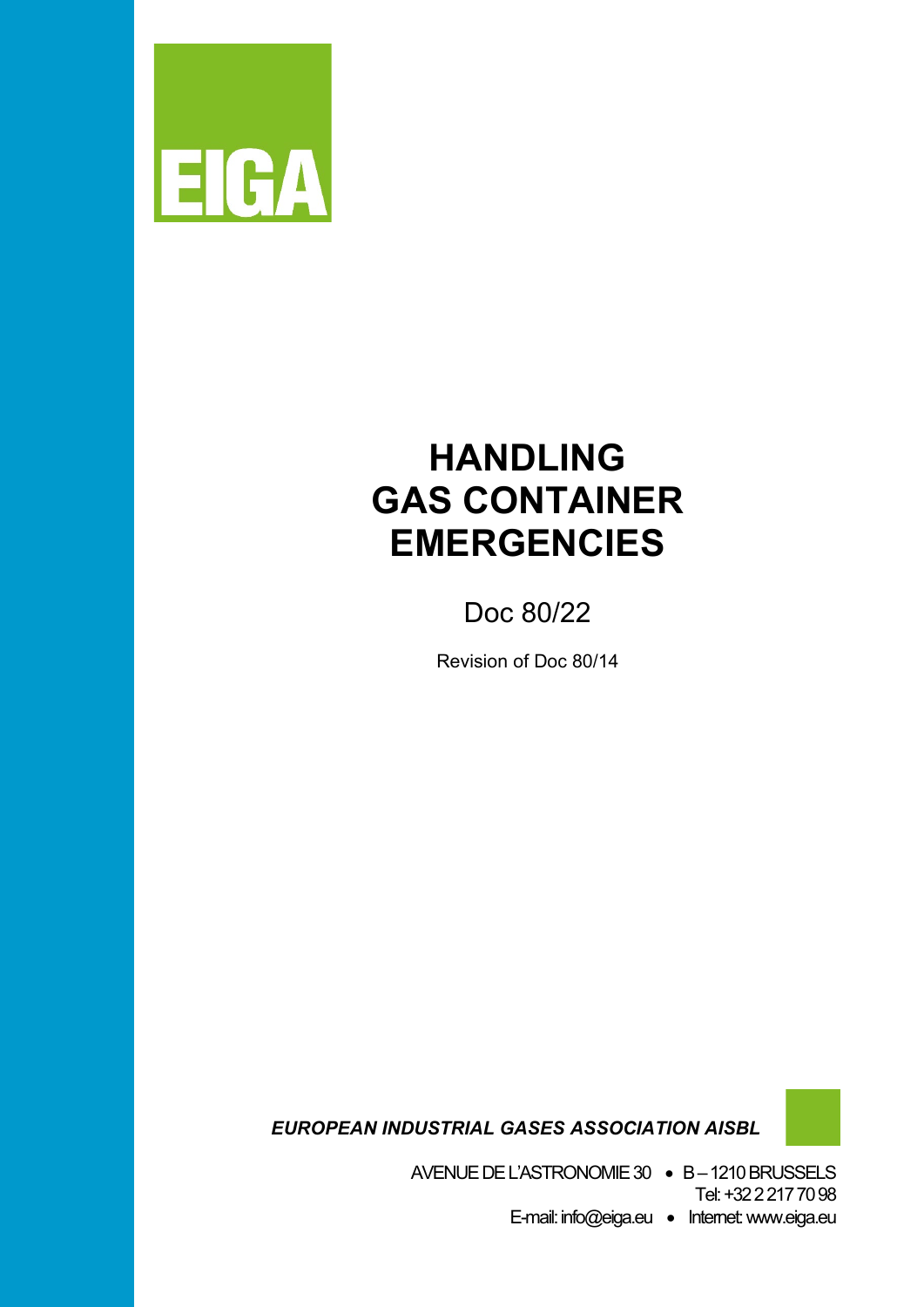

# **HANDLING GAS CONTAINER EMERGENCIES**

Prepared by WG-4 Specialty Gases

# **Disclaimer**

All technical publications of EIGA or under EIGA's name, including Codes of practice, Safety procedures and any other technical information contained in such publications were obtained from sources believed to be reliable and are based on technical information and experience currently available from members of EIGA and others at the date of their issuance.

While EIGA recommends reference to or use of its publications by its members, such reference to or use of EIGA's publications by its members or third parties are purely voluntary and not binding.

Therefore, EIGA or its members make no guarantee of the results and assume no liability or responsibility in connection with the reference to or use of information or suggestions contained in EIGA's publications.

EIGA has no control whatsoever as regards, performance or non performance, misinterpretation, proper or improper use of any information or suggestions contained in EIGA's publications by any person or entity (including EIGA members) and EIGA expressly disclaims any liability in connection thereto.

EIGA's publications are subject to periodic review and users are cautioned to obtain the latest edition.

EIGA grants permission to reproduce this publication provided the Association is acknowledged as the source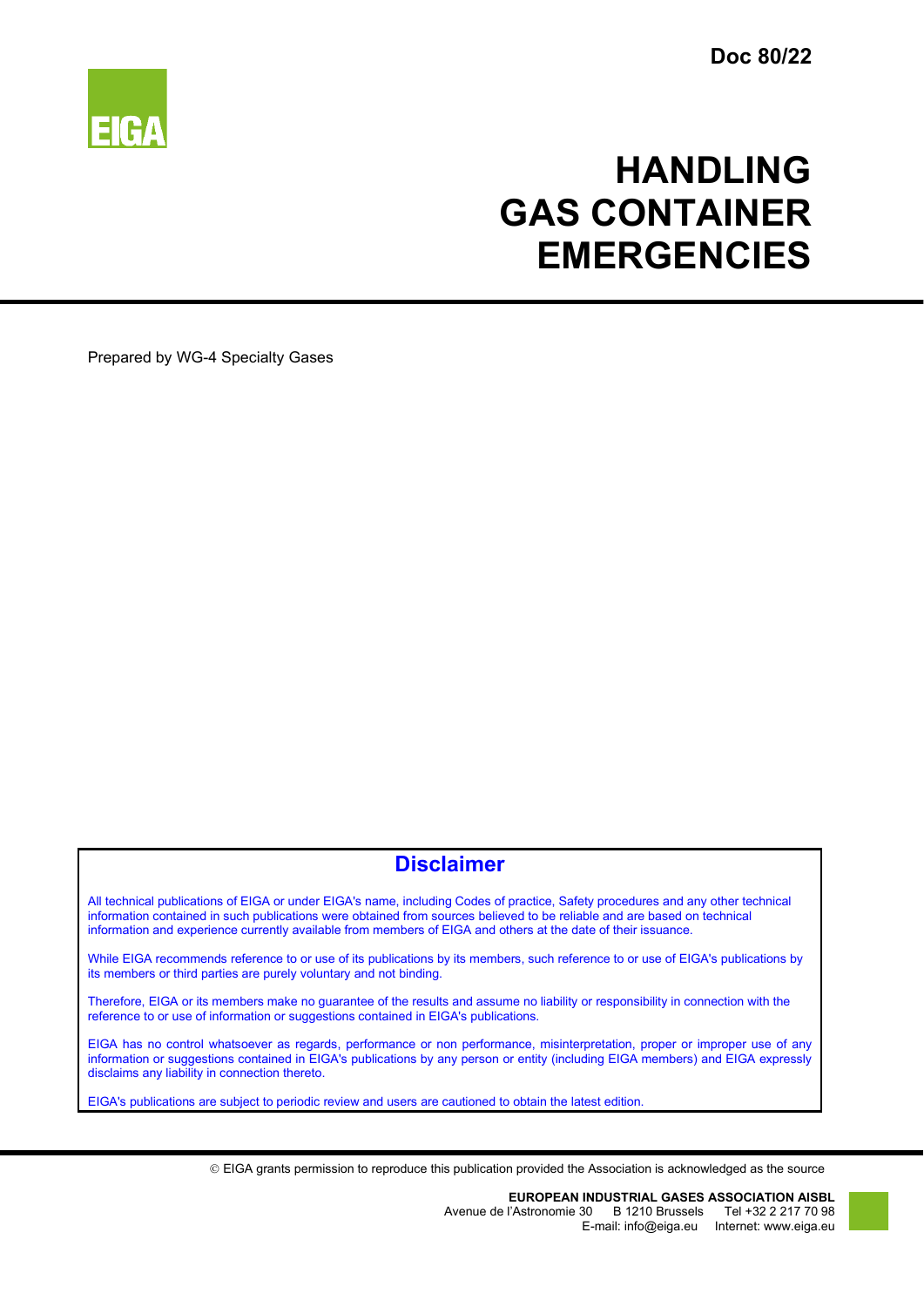### **Table of Contents**

| 2<br>2.1<br>2.2<br>3<br>3.1<br>3.2<br>4<br>4.1<br>4.2<br>4.3<br>4.4<br>5<br>5.1<br>5.2<br>5.3<br>5.4<br>6<br>6.1<br>6.2<br>6.3<br>6.4<br>6.5<br>6.6<br>6.7<br>6.8<br>6.9<br>6.10<br>6.11<br>7<br>7.1<br>7.2<br>8.1<br>8.2<br>8.3<br>9<br>10 | 1 |  |  |  |  |  |
|---------------------------------------------------------------------------------------------------------------------------------------------------------------------------------------------------------------------------------------------|---|--|--|--|--|--|
|                                                                                                                                                                                                                                             |   |  |  |  |  |  |
|                                                                                                                                                                                                                                             |   |  |  |  |  |  |
|                                                                                                                                                                                                                                             |   |  |  |  |  |  |
|                                                                                                                                                                                                                                             |   |  |  |  |  |  |
|                                                                                                                                                                                                                                             |   |  |  |  |  |  |
|                                                                                                                                                                                                                                             |   |  |  |  |  |  |
|                                                                                                                                                                                                                                             |   |  |  |  |  |  |
|                                                                                                                                                                                                                                             |   |  |  |  |  |  |
|                                                                                                                                                                                                                                             |   |  |  |  |  |  |
|                                                                                                                                                                                                                                             |   |  |  |  |  |  |
|                                                                                                                                                                                                                                             |   |  |  |  |  |  |
|                                                                                                                                                                                                                                             |   |  |  |  |  |  |
|                                                                                                                                                                                                                                             |   |  |  |  |  |  |
|                                                                                                                                                                                                                                             |   |  |  |  |  |  |
|                                                                                                                                                                                                                                             |   |  |  |  |  |  |
|                                                                                                                                                                                                                                             |   |  |  |  |  |  |
|                                                                                                                                                                                                                                             |   |  |  |  |  |  |
|                                                                                                                                                                                                                                             |   |  |  |  |  |  |
|                                                                                                                                                                                                                                             |   |  |  |  |  |  |
|                                                                                                                                                                                                                                             |   |  |  |  |  |  |
|                                                                                                                                                                                                                                             |   |  |  |  |  |  |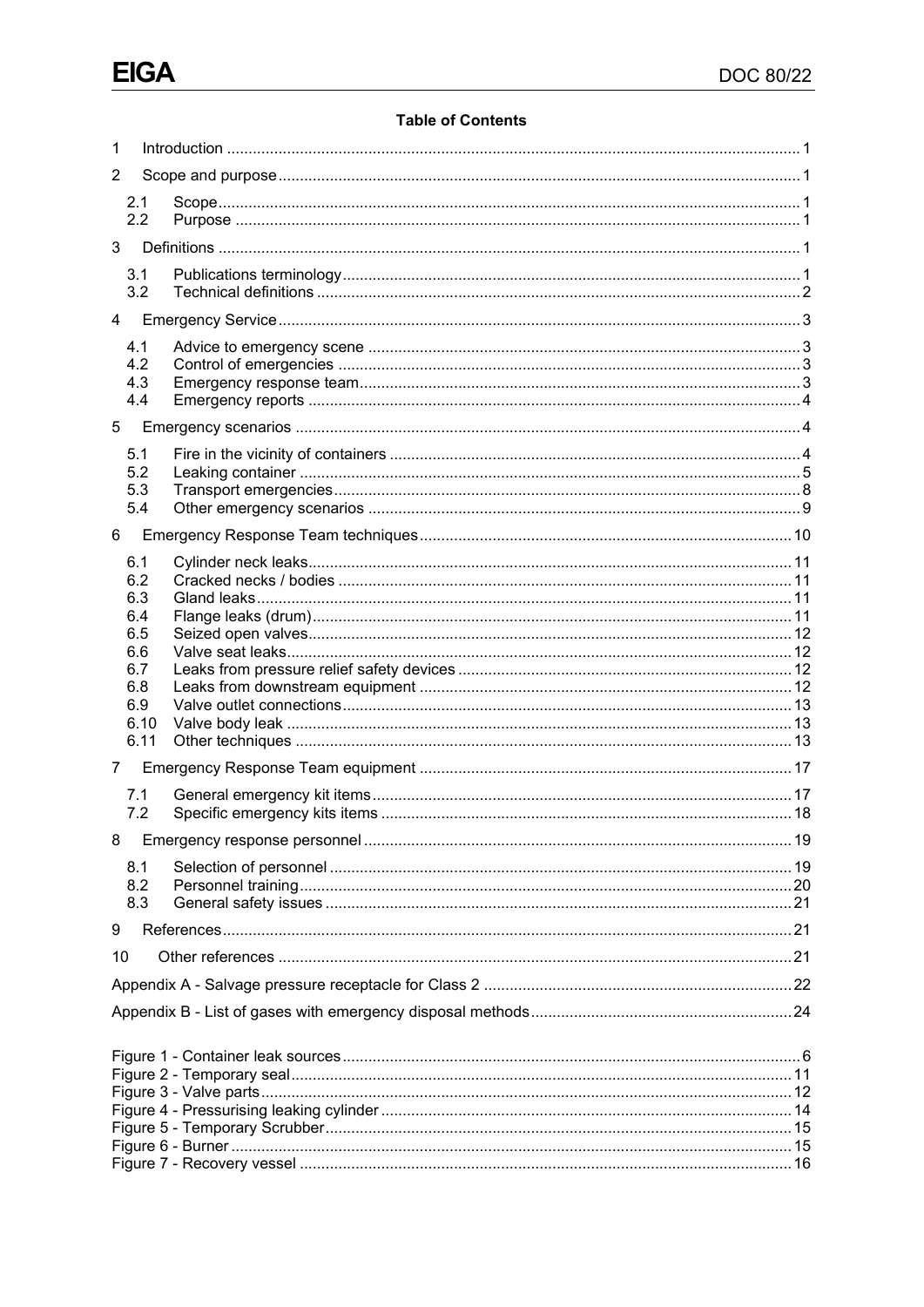## **Amendments to IGC Doc 80/14**

| 4.1    | Information about the Intervention in Chemical transport Emergencies (ICE)       |
|--------|----------------------------------------------------------------------------------|
| 4.3    | Identification of members of Emergency Response Team                             |
| 5.1    | Paragraph is reworded and hazards from pressurised systems added                 |
| 6.1    | Practice of curing a leak with soft lead wire has been taken out of the text     |
| 6.2    | Practice of curing a leak with self tapping screw has been taken out of the text |
| 6.11.5 | Picture has been added                                                           |
| 7.1    | Paragraph is restructured                                                        |
| 7.2.2  | Specific PPE for specific gases has been taken out of the text                   |
| 7.2.3  | Update of detection equipment                                                    |
| Fig 1  | Letters added back to Fig 1 on 10th June 2022                                    |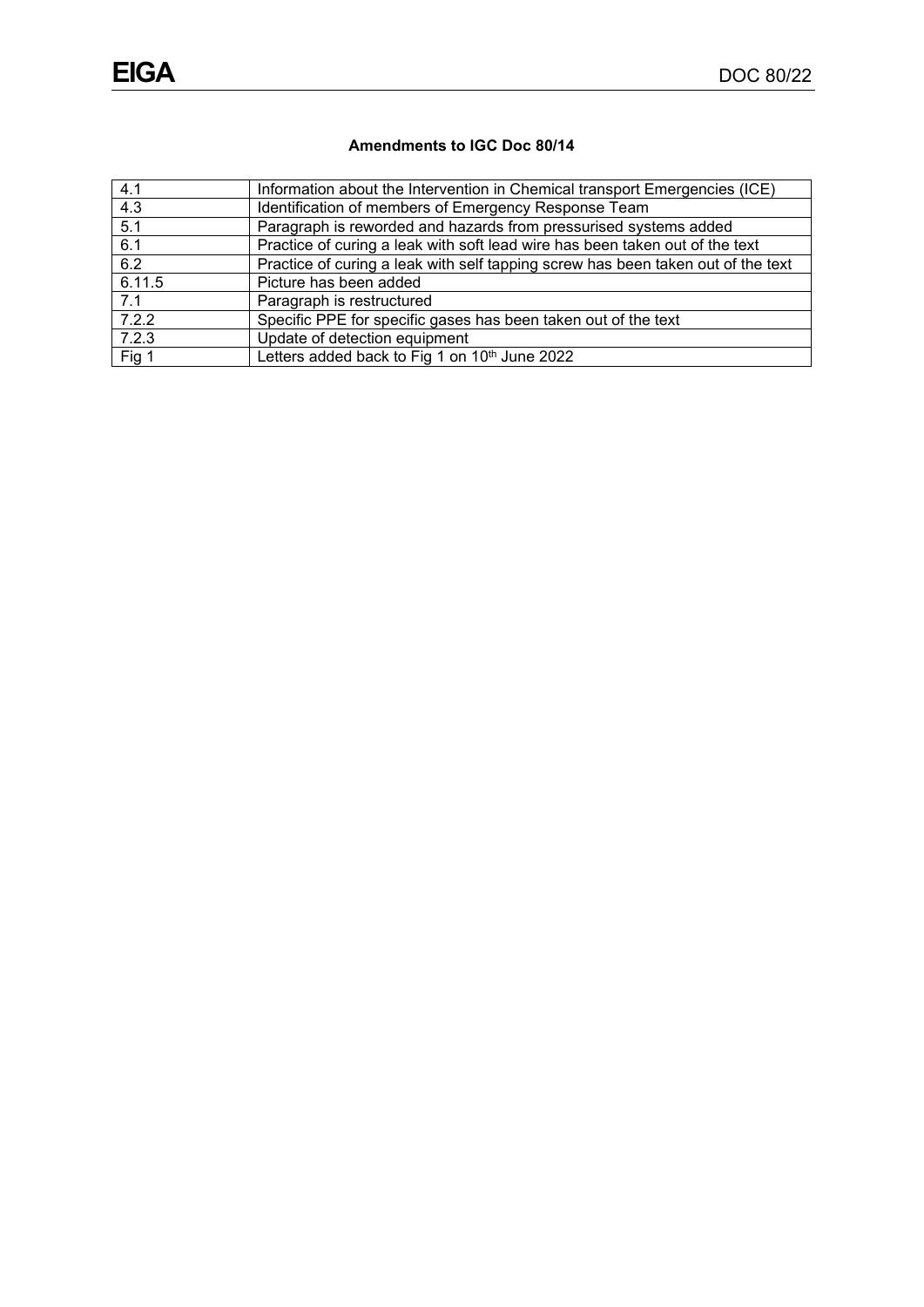#### **1 Introduction**

This document describes the special requirements and techniques used in handling emergencies involving gas containers.

Owing to the high integrity of gas pressure containers, emergencies involving them are rare. However, when incidents do occur it is important that they are dealt with in a safe and professional manner. This document has been prepared as a practical guide to handling such emergencies.

#### **2 Scope and purpose**

### **2.1 Scope**

This practical guide is limited to handling emergencies involving pressurised gas containers including cylinders, small cryogenic vessels (up to 450 litres), drums, bundles, MEGCs, and battery vehicles, (including tube trailers).

This practical guide is intended for the use of technically competent and trained practitioners only. Before attempting to tackle an emergency situation, the methods and techniques to be employed should be discussed and agreed with the customer and/or emergency services representatives.

The management issues associated with setting up and operating an Emergency Service are outside the scope of this practical guide.

#### **2.2 Purpose**

The purpose of this practical guide is:

- to identify potential emergency scenarios
- to provide guidance on initial advice that can be given to persons at the scene
- to set out the "tried and tested" techniques that can be employed to bring an emergency situation under control and to a safe conclusion
- to provide guidance on the equipment that may be required by personnel who deal with such emergencies

#### **3 Definitions**

#### **3.1 Publications terminology**

#### **3.1.1 Shall**

Indicates that the procedure is mandatory. It is used wherever the criterion for conformance to specific recommendations allows no deviation.

#### **3.1.2 Should**

Indicates that a procedure is recommended.

#### **3.1.3 May and Need not**

Indicate that the procedure is optional.

#### **3.1.4 Will**

Is used only to indicate the future, not a degree of requirement.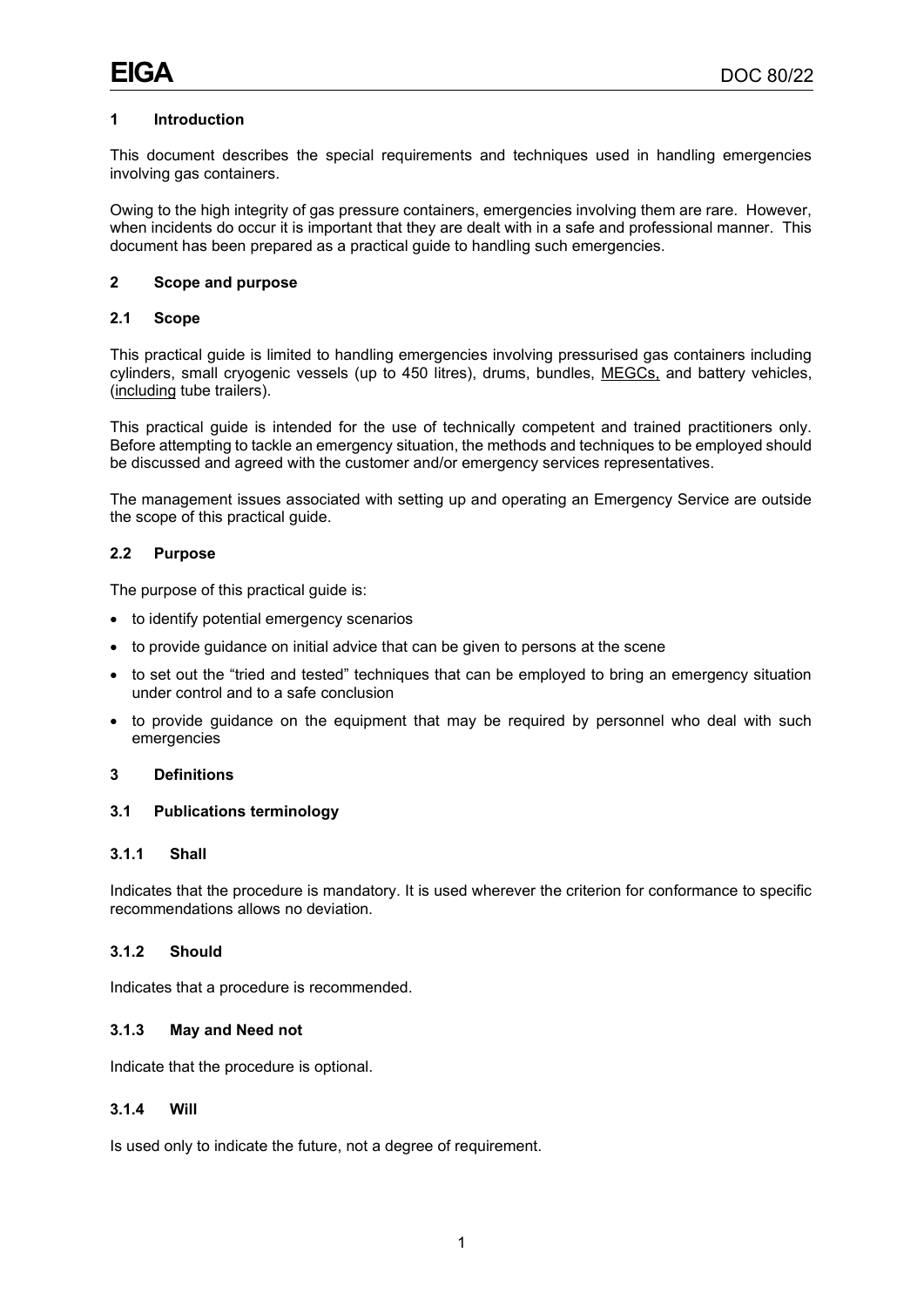#### **3.1.5 Can**

Indicates a possibility or ability.

#### **3.2 Technical definitions**

#### **3.2.1 Cold-welding**

Can occur where two similar materials which are in contact with each other apparently fuse together without the application of heat.

NOTE Such a phenomenon occasionally occurs between a cylinder valve outlet threaded connection and the outlet connector nut. Typically this is associated with stainless steel cylinder valves fitted with stainless steel outlet connector nuts that have either been cross-threaded or over-tightened or where the tolerances between the nut and valve outlet are insufficient for the threads to run smoothly. Wherever possible, connector nuts used on stainless steel valve outlets should be made from a different material (e.g. brass or Monel). Where this is not possible, it is recommended that the connector nut threads should be plated with a lubricating metal (e.g. silver), with adequate allowance made in the connector nut thread tolerance to allow for the thickness of the plating.

#### **3.2.2 Cylinder recovery vessel**

Pressure vessel which is designed to safely contain a cylinder and its content for transportation and storage, until it can be safely emptied.

NOTE A cylinder recovery vessel could be fitted with a gauge to indicate internal pressure and valves to enable purging. A cylinder recovery vessel is identified as a "salvage pressure receptacle" in the Regulations for the international transport of dangerous goods (UN Model regulations, ADR/RID, etc) [1,2]

#### **3.2.3 Emergency**

Unplanned situation that could give rise (or has given rise) to a hazard to people or the environment and or damage to equipment.

#### **3.2.4 Gas**

For the purposes of this document any product gaseous, dissolved or liquefied transported in gas containers.

#### **3.2.5 Gas cabinet**

A locally ventilated enclosure designed to contain a gas supply cylinder and, where appropriate, an associated purge supply gas cylinder. The term gas cabinet usually also includes the gas supply handling equipment such as purge manifolds and pressure reducing regulators. The gas cabinet can be quite complex in design, often being equipped with automatic microprocessor control. Gas cabinets are commonly used by the microelectronics industry.

#### **3.2.6 Gas supplier's Emergency Response Team**

A group of suitably equipped, technically competent and trained personnel with the purpose/function to bring an emergency to a safe conclusion by providing technical advice and or practical assistance. The emergency response team can be a third party contractor.

#### **3.2.7 Gas supplier's Representative**

A person who acts on behalf of the Gas supplier to provide safety & technical advice to persons at the scene of an emergency.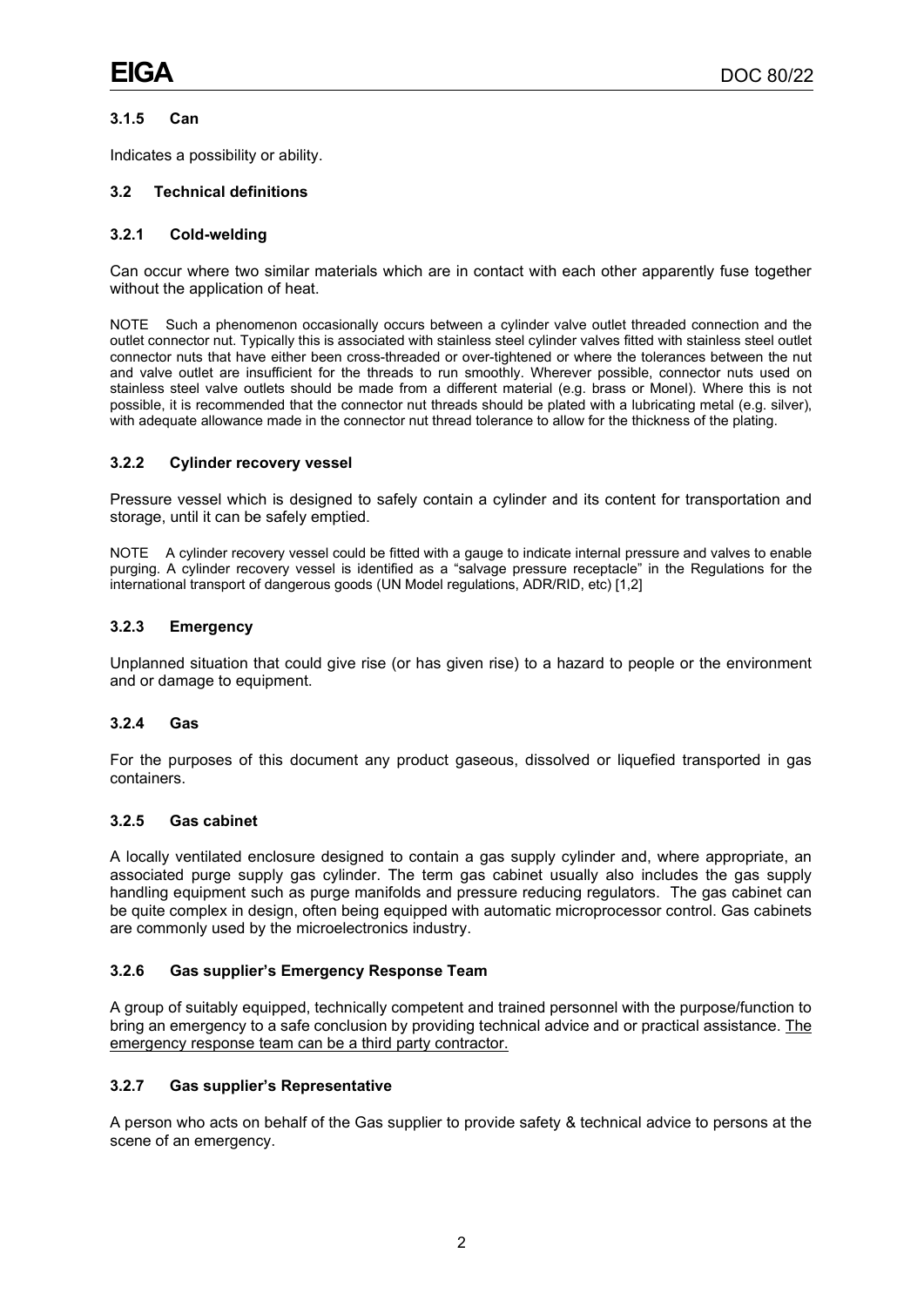#### **3.2.8 Gas user**

Personnel from the customer / manufacturer working with the cylinder / gases

#### **3.2.9 MEGC (Multiple elements gas containers)**

a unit containing elements which are linked to each other by a manifold and mounted on a frame. The following elements are considered to be elements of a MEGC: cylinders, tubes, pressure drums and bundles of cylinders as well as tanks for the carriage of gases of Class 2 having a capacity of more than 450 litres.

#### **3.2.10 Public emergency services**

Public Services that may be involved or present at the scene of an emergency. These include fire brigade, police, and medical personnel (such as doctors, nurses & ambulance).

#### **3.2.11 Pressure**

In this publication, "bar" shall indicate gauge pressure unless otherwise noted – i.e., (bar, abs) for absolute pressure and (bar, dif) for differential pressure.

#### **4 Emergency Service**

#### **4.1 Advice to emergency scene**

To ensure that safety is not compromised, the Gas suppliers should make appropriate arrangements to enable sound technical advice to be made available (e.g. over the telephone) to persons at the scene of an emergency.

The nature and detail of the initial advice given may depend on a number of factors, including

- a) chemical formula and hazards of the gases involved
- b) types and numbers of gas containers
- c) location of the emergency
- d) knowledge and experience of persons at the scene

Within the framework of Responsible Care®, the European chemical industry makes efforts to transport goods safely. In the event of an incident, it will provide information, practical help and, if necessary and possible, appropriate equipment to the competent emergency authorities in order to minimise any adverse effects. ICE (Intervention in Chemical transport Emergencies) is the co-operative programme, set up by the European chemical industry to achieve this goal. In each European country, it seeks to create a framework for providing assistance in an effective way. Each national ICE scheme applies only to distribution incidents (i.e. those that occur outside manufacturing sites) and is formalised in a protocol between the national chemical industry federation and the national competent authorities. Refer to https://www.ice-chem.org/

#### **4.2 Control of emergencies**

Emergencies are controlled either by the Public Emergency services or by the site owner. Where Public Emergency Services are responsible for controlling the emergency, the Gas supplier's input should be limited to providing technical advice on the hazards and where necessary practical assistance in abating product release and making the containers safe.

#### **4.3 Emergency response team**

Where a Gas supplier has established an Emergency Response Team to assist bringing an emergency to a safe conclusion, the team members shall be suitably equipped, technically competent and experienced in required techniques. This team shall be able to make containers safe and, under some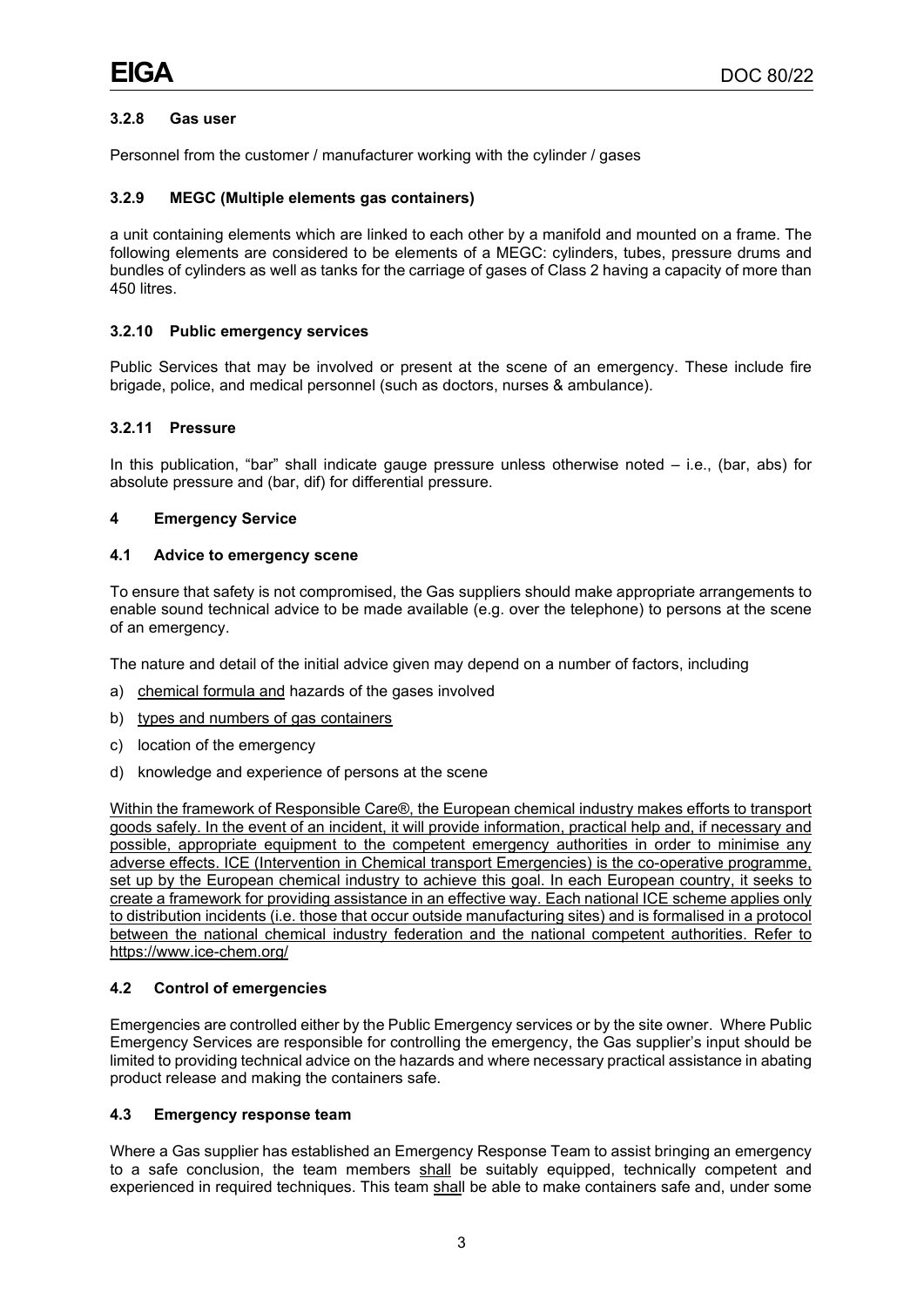circumstances, remove them to the Gas supplier's site, where the contents can be safely emptied and the causes investigated.

The ER team present at the incident/accident site should be easily identifiable to the public emergency services and site owners etc.

#### **4.4 Emergency reports**

It is recommended that a recording system is in place for all emergencies reported. This should cover:-

- location of incident and products / containers involved.
- the timetable of events
- the names and telephone numbers of all known persons involved
- details of any reported injuries or material damage
- details of initial advice given
- details of any follow-up actions taken (e.g. a report from the Gas supplier's Emergency Response Team on their visit to the scene of the emergency).
- details of any media involvement

#### **5 Emergency scenarios**

Emergency scenarios can be divided into four broad categories:

- external fire,
- gas leaks.
- transport emergencies and
- other emergency scenarios (see 5.4).

This section outlines many of the potential emergency scenarios that may be encountered and gives guidance on the initial advice that may be given to persons at the scene and subsequent follow-up actions that may be taken.

#### **5.1 Fire in the vicinity of containers**

The European Agreement concerning the International Carriage of Dangerous Goods by Road (ADR) contains requirements referencing maximum pressures and temperature.[1] In no case the internal pressure at 65 °C shall exceed the test pressure. Above 65 °C, pressures increase and may ultimately reach the container deformation or burst pressure (generally, the rates of pressure increase are greater for liquefied gases than for compressed gases). At the same time, the mechanical properties of the container material may degrade (melting point for aluminium alloys, change of the crystalline structure of steel). There may be a risk of the cylinder rupturing or exploding. It should be noted that even if cylinders are not directly within the fire, there might be a risk of them becoming over-heated from the radiant heat emitted from a fire in the vicinity.

In addition to the potential hazards arising from cylinders, similar hazards may arise from pressurised systems that are not designed for high temperature operation.

#### **5.1.1.1 Advice to persons at scene**

It is recommended that the following advice is given to persons at the scene:

- a) There may be a risk of cylinders exploding or 'rocketing'.
- b) Cylinders should be sprayed with water from a safe distance to keep them cool. Care should be taken not to extinguish the flame of a leaking gas cylinder unless it is safe to do so.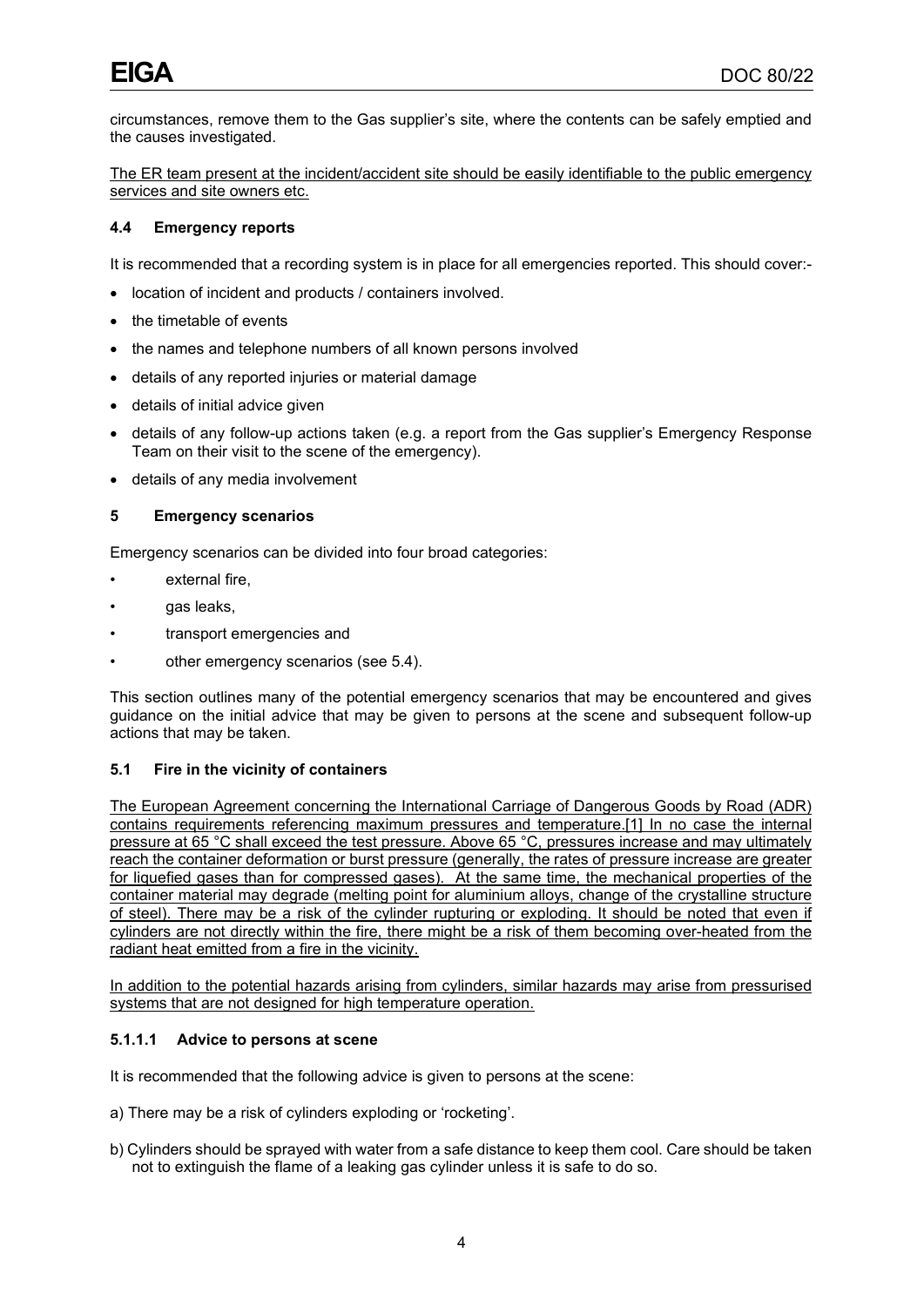- c) The identity of the contents of the cylinders should be sought, as certain gases may be thermally unstable (e.g. acetylene, ethylene oxide, 1,3 butadiene, organometallics, diborane, etc.), where heating may initiate an exothermic reaction which could eventually result in the cylinders exploding. Such reactions may not manifest themselves until long after the fire has been extinguished. Refer to EIGA Safety Information 02: "Handling of Gas Cylinders at and after Fire/Heat Exposure" for further recommendations
- d) After the fire has been extinguished and any cylinders involved have cooled down and have been deemed to be safe to approach, they should be appropriately labelled as having been involved in a fire and bonded to await further instructions from the Gas supplier. The EIGA SI 02, *Handling of Gas Cylinders during and after Exposure to Heat or Fire* includes recommendations for customers and Fire Brigades [3].

#### **5.1.2 Follow-up actions**

It is recommended that the Gas suppliers should make arrangements for suitably trained personnel to visit the site to inspect any cylinders involved in a fire to ensure that they are safe to be transported. Such an inspection could be particularly important if the cylinders are not empty and contain toxic or flammable gases or appear to be swollen.

In some cases, after assessment, it may be deemed most appropriate to either empty fire damaged cylinders before they are transported or to transport them in a cylinder recovery vessel.

#### **5.2 Leaking container**

Leakage from a container can arise from seven possible sources, as follows: (see figure 1)

- a) From the connection between the valve outlet and the Gas User's equipment. This may be due to damage to one or more of the valve outlet sealing components (e.g. the sealing faces of the connector/valve outlet/gasket) or the incorrect connection tightening torque. Experience has shown that Gas Users can mistakenly believe that a leak from the valve outlet connection is arising from the cylinder valve itself.
- b) From the valve outlet (valve seat pass-through leak). This may be due to the valve seat being damaged or valve operating mechanism being damaged or seized. The Gas User may experience this problem when initially removing the cylinder valve outlet cap-nut (in readiness to connect the cylinder for use) or when disconnecting the cylinder (after use), finding that the cylinder valve is leaking.
- c) From the valve gland. This may be due to a loose gland packing nut or diaphragm sealing nut. In these cases, it may be possible to rectify the leakage by tightening the gland nut. Other possible causes (rare) are, in the case of diaphragm-seal valves a fractured diaphragm and in the case of an O-ring seal valve, failure of the O-ring seal. Leaks of this nature cannot be cured by tightening the gland nut. Typically valve gland leaks can be overcome by closing the cylinder valve. Once the cylinder valve has been closed, the leak should cease once the pressure in the system has been released.
- d) From the joint between the valve and the cylinder (commonly known as 'neck-leak'). This may be due to
	- the valve being tightened insufficiently into the cylinder
	- insufficient sealant on valve threads
	- damage to the valve thread
	- mechanical damage during handling
	- overheating of cylinder e.g. during fire
- e) From the cylinder body itself. This is very rare and extremely unlikely. Occasionally, cylinders of a welded construction have been known to develop a pin-hole leak at a welded seam. Certain cylinders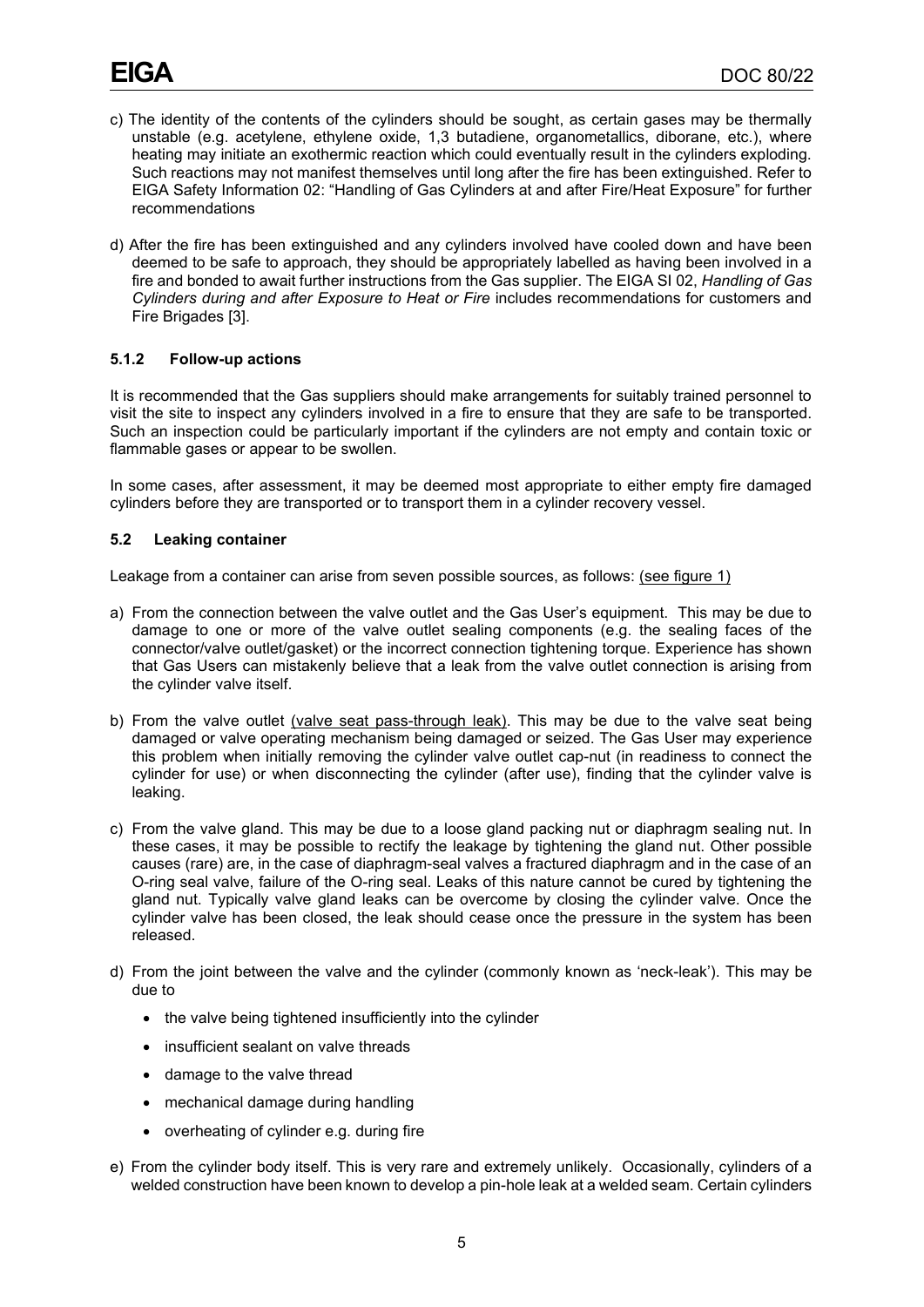(such as drums) may be fitted with a flange into which the valve(s) are screwed. Flanges are fitted to this type of cylinder to facilitate the fitting of dip-tubes (for liquid or gas withdrawal). Occasionally, small leaks can develop from the joint between the flange and the container body.

- f) From a pressure relief device which may be fitted to some cylinder valves and very rarely in the bottom of Acetylene cylinders. Such a device is typically incorporated into a small plug which is screwed into the valve body and which is permanently exposed to the cylinder pressure (i.e. cannot be isolated by closing the cylinder valve). This pressure relief device may be referred to as a 'safety relief device' in some other parts of the world. Types of pressure relief device in use include one or more of the following types:
	- 'fusible plug' type this consists of a plug of metal which melts at a predetermined temperature and is intended to protect the cylinder from over-pressurisation in the event of a fire. Once the fusible plug has melted, the entire cylinder content will be discharged. Very small leaks from this type of device can arise from the joints between the fusible metal and the plug and between the plug and the valve body.
	- 'bursting disc' type this consists of a metallic disc designed to rupture at a predetermined pressure and is intended to protect the cylinder from over-pressurisation arising from any cause. Once the disc has ruptured, the entire cylinder content will be discharged. Very small leaks from this type of device can arise from the joints between the disc and the plug and between the plug and the cylinder valve body.
	- 'spring-loaded' type this consists of a spring-loaded relief valve, the spring being set to allow the valve to open at a predetermined pressure and thus protect the cylinder from over-pressurisation from any cause. Once any excess pressure has been released, the pressure relief device will close, preventing any further gas release. Very small leaks from this type of device can arise from the failure of the valve to re-seat properly after a gas release and from the joint between the plug and the cylinder valve body.
- g) From the flange between the pressure drum or portable tank and its cover on which the valve(s) are threaded - this may be due to:
	- the bolts being tightened insufficiently
	- damage to the gasket
	- mechanical damage during handling

NOTE Where the cylinder content is hygroscopic and corrosive to the valve body or cylinder, the leak rate may increase as the materials around the leak path corrode away.



- (a) Connection between the valve outlet and the user's equipment.
- (b) From the valve outlet (valve seat passthrough leak)
- (c) From the valve gland or packing.
- (d) From the joint between the valve and the cylinder (neck-leak).
- (e) From the cylinder body itself.
- (f) From a pressure relief device which may be fitted to some cylinder valves

<span id="page-9-0"></span>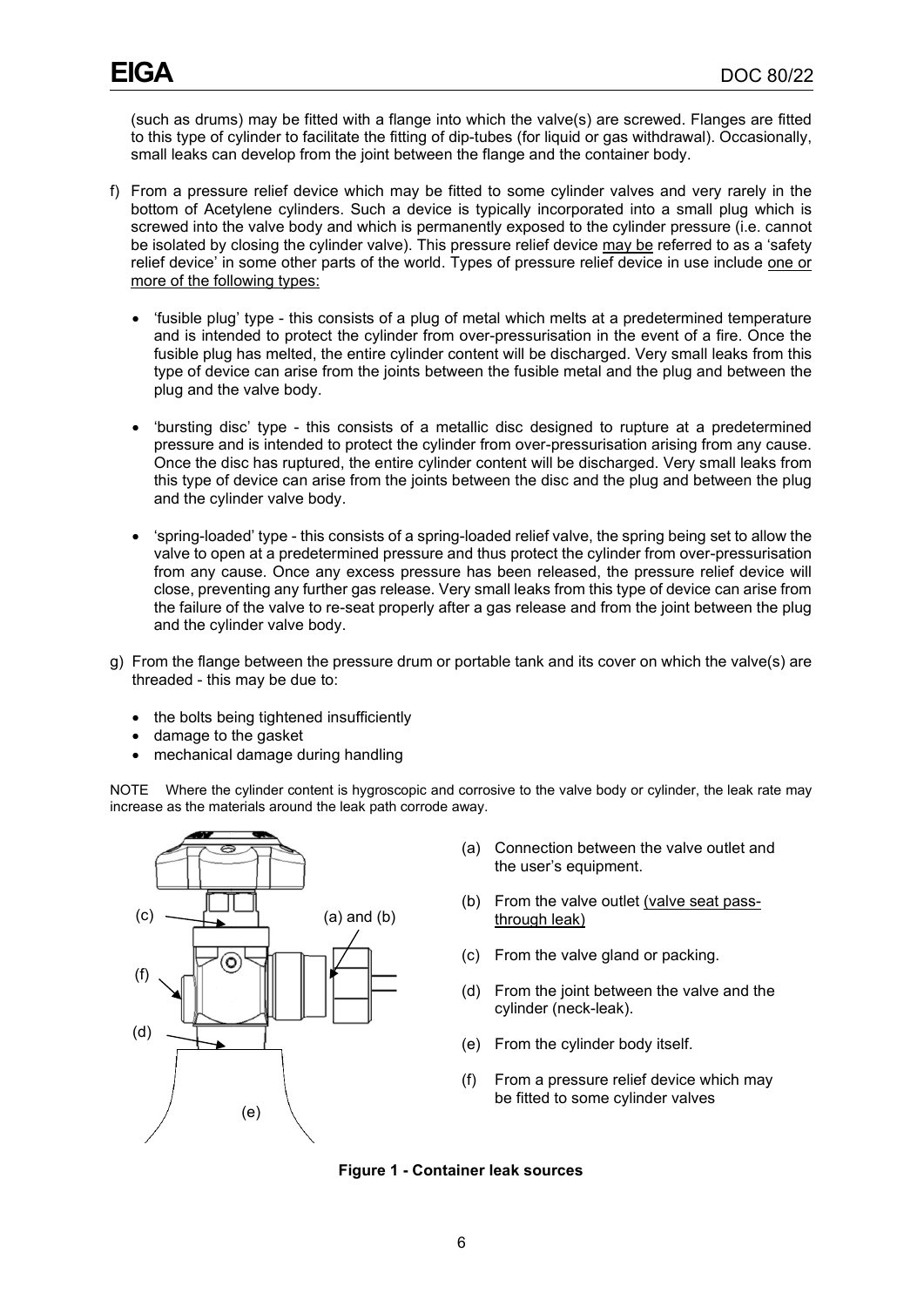#### **5.2.1 Advice to persons at scene**

The Gas supplier's Representative should seek to have a dialogue with a competent person at the scene of the emergency. The following lists some of the more important issues that may be relevant, together with some guidance notes.

The Gas supplier's Representative will decide whether to mobilise the Emergency Response Team (where such a team is available). In some instances, the Gas User and/or the Public Emergency services may have sufficient equipment and expertise to safely deal with the emergency - this possibility should also be discussed before the Gas supplier's Emergency Response Team is mobilised.

- a) Initially, the leaking gas should be identified. The properties of the gas and the potential hazards can then be established (from the appropriate SDS). If the name of the gas (or gases) cannot be readily identified by the person at the emergency scene, it is recommended that the cylinder(s) are observed from a safe distance for other possible identifying marks, labels or colour-codes. Further clues might be evident from whether the leaking gas is fuming and whether anyone had smelt any unusual odours. Persons not wearing positive pressure breathing apparatus and other personal protective equipment should not approach leaking unidentified cylinders. If it is not possible to identify the leaking gas, then it is recommended that it should be assumed to be toxic, flammable/pyrophoric and corrosive.
- b) The severity of the leak should be established (e.g. whether the leak is audible, if it is fuming and if so, how much).
- c) If the leaking gas is toxic and is located in the open, then people should be kept away, preferably up-wind. The toxic gas leak should not be approached by unprotected people.
- d) If the leaking gas is toxic and is located inside a ventilated enclosure, discharging to a safe place or to an abatement system, then it can be safely left, appropriately labelled, but with no further immediate action.
- e) If the leaking gas is flammable, then it should be located in a well ventilated area and ignition sources eliminated from the vicinity.
- f) If the gas is liquefied in the cylinder, it should be established whether the leak is from the gas or liquid phase. If the latter, consideration should be given to moving the cylinder to get the leak into the gas phase and thus reduce the quantity escaping.
- g) All gases except air and oxygen and especially liquefied gases represent a potential asphyxiation hazard if leaking into a confined or poorly ventilated area.
- h) Leaking valve outlet connections can usually be cured by remaking the connection with a new gasket, after cleaning the connector sealing faces and checking that they are free from damage (see 5.2 a). **Additional torque must never be applied to valve outlet connections whilst they are under pressure.**
- i) Leaks from valve outlets (i.e. valve not properly closed or damaged seat) can often be cured by applying more torque to the valve spindle. If it is necessary to remove the valve hand-wheel to enable a spanner to be used directly on the valve spindle, then the torque applied must be controlled by using a torque wrench, set to an appropriate maximum torque (most valves will withstand a torque of 30 Nm applied to the valve spindle, however this should be checked with the valve manufacturer) Alternatively, if the leak is only small, it should be possible to fit and tighten the valve outlet cap-nut, making certain that the cap-nut gasket is in good condition (see 5.2 b) above).
- j) Leaks from a valve gland can sometimes be cured by tightening the gland nut. This is only applicable to adjustable gland packed valves fitted with an adjustment nut, below the valve handwheel. The gland nuts on some valves should only be tightened when the valve is in the open position, to avoid forcing the spindle into the valve seat. Generally these are valves where the spindle actuating threads are located in the gland nut and not in the valve body.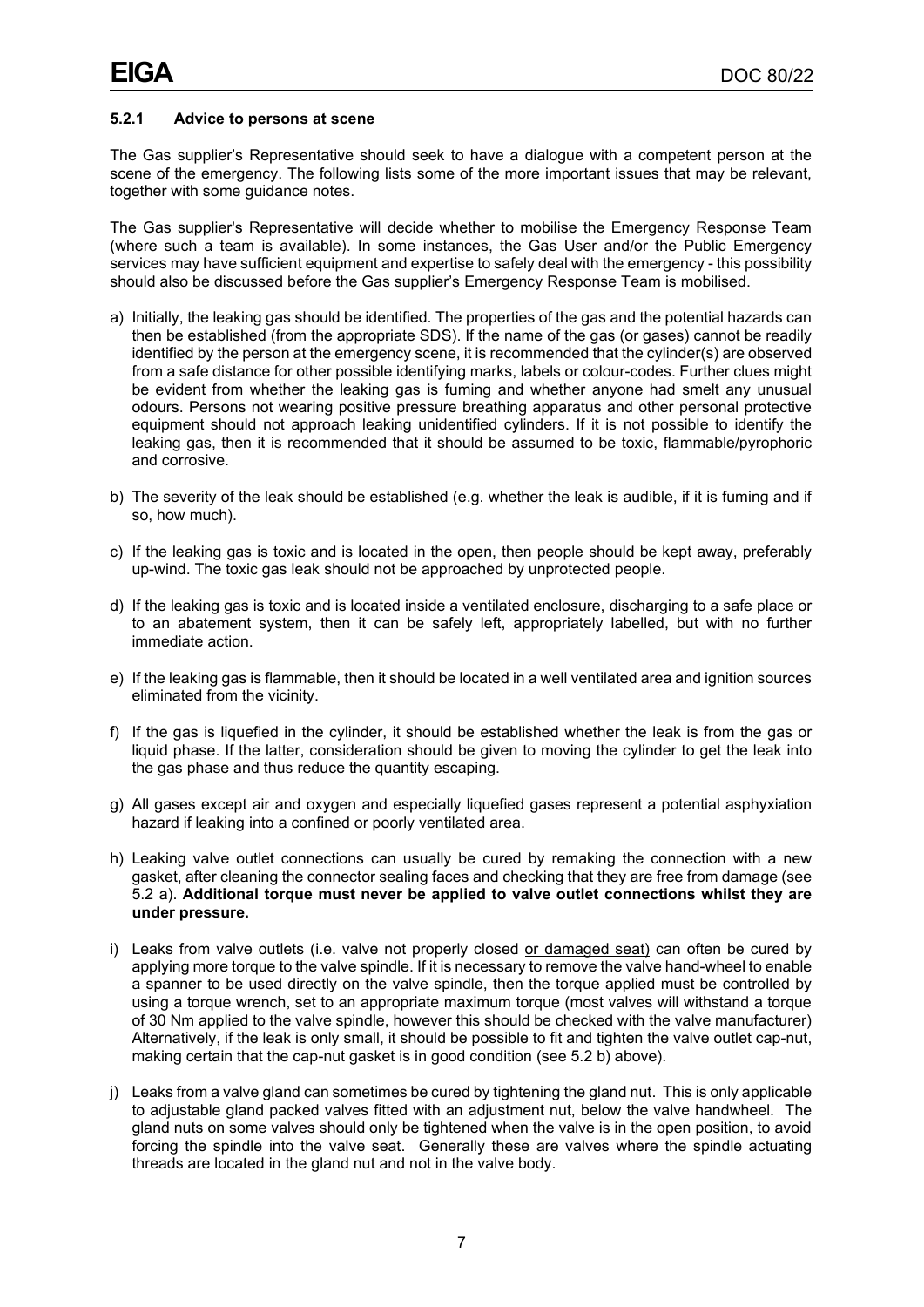NOTE No attempt should be made to tighten non-adjustable gland nuts (e.g. diaphragm, O-ring types and certain packed type valves). Leakage from this type of valve is rare and can be rectified by closing the valve (see 5.2 c) above).

- k) Leaks from between the valve and cylinder ('neck-leak') or leaks from the body of the cylinder itself should only be dealt with by the Gas supplier's Emergency Response Team.
- l) Leaks from pressure relief devices should only be dealt with by the Gas supplier's Emergency Response Team.

#### **5.2.2 Follow-up actions**

Should it be deemed necessary to send the Gas supplier's Emergency Response Team to the scene of the emergency, guidance on some of the practical techniques that they may apply and the equipment that they may require is given in Section 6 of this guide.

#### **5.3 Transport emergencies**

Transport emergencies could arise from:

- An external fire threatening cylinders on the vehicle.
- cylinders falling from vehicle as a result of a road traffic accident or being improperly secured. Such cylinders may have suffered mechanical damage.
- a gas leak being noticed by the vehicle driver or some other person.

The Public Emergency Services are likely to be involved. Media attention is also possible, particularly if there is any significant disruption to road traffic or if there is any likelihood of direct involvement of the general public.

#### **5.3.1 Advice to persons at scene**

The knowledge, expertise and status of the person at the scene should be carefully assessed before any advice is given. The advice given to a member of the general public may be simply to keep away and keep others away, and to call the Public Emergency Services. The advice given to the Public Emergency Services may be more detailed, depending on the nature of the emergency and any gases identified as involved.

Sections 5.1 (fire) and 5.2 (gas leaks) above and 5.4 (other) below should be referred to by the Gas supplier's Representative when giving advice to an appropriately qualified person (e.g. Fire Brigade).

The main role of the Gas supplier's Representative should be to provide guidance on the nature of the gases involved, the hazards that may arise and to support the Public Emergency Services. The decision to evacuate members of the general public or to close the road should be made by the Public Emergency Services (not by the Gas supplier's Representative).

#### **5.3.2 Follow-up actions**

Should it be deemed necessary to send the Gas supplier's Emergency Response Team to the scene of the emergency, guidance on some of the practical techniques that they may apply and the equipment that they may require is given in Section 6 & 7 of this practical guide. It may also be necessary to organise a vehicle and lifting equipment to clear up the emergency site once all the cylinders have been checked/made safe.

The role of the Gas supplier's Emergency Response Team should be limited to dealing with any problem cylinders, under the supervision of the Public Emergency Services (who remain in charge of the emergency).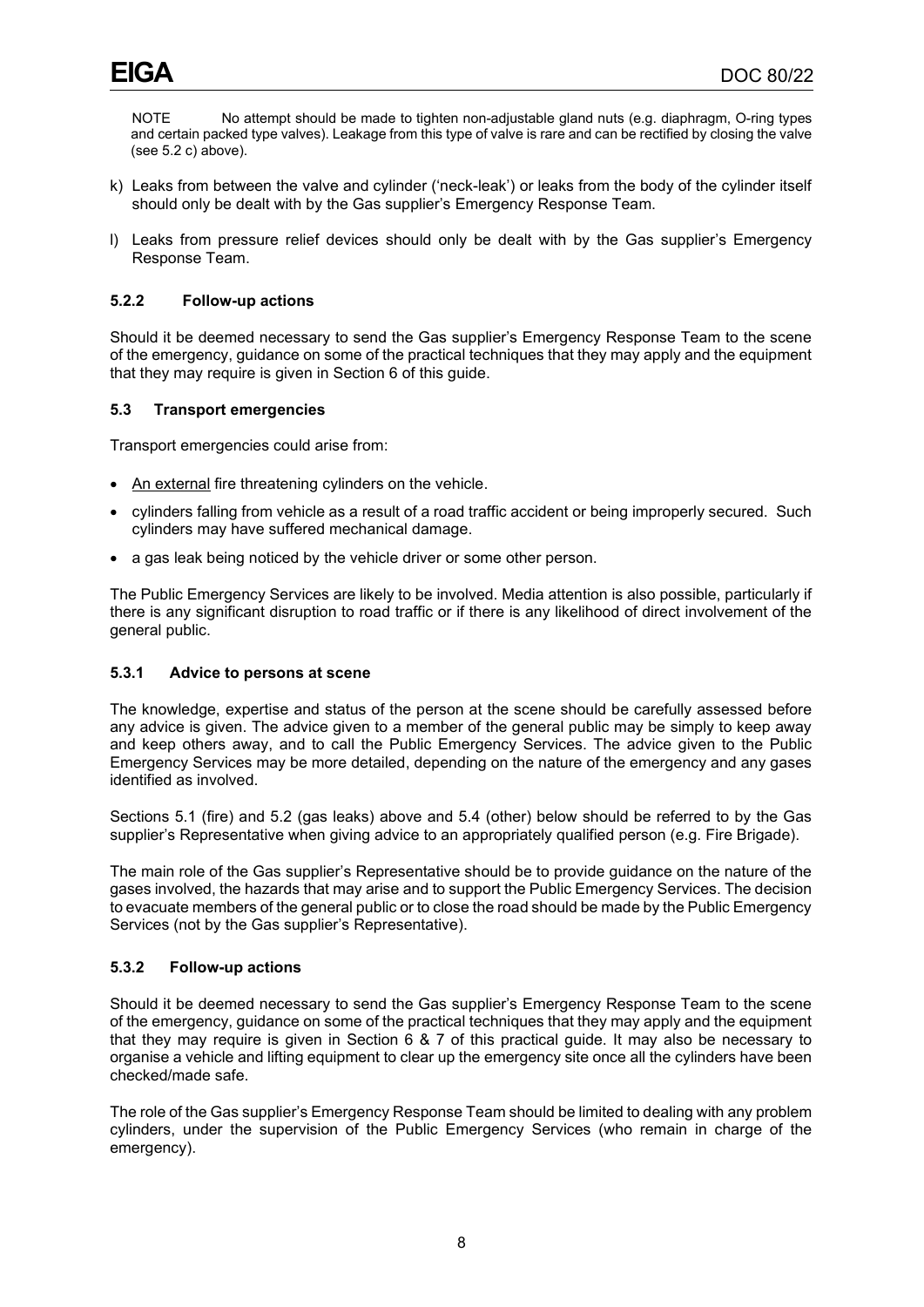Discussion by the Gas supplier's Emergency Response Team with the media should be carefully controlled. Where possible the media should be referred to the Public Emergency Services, as they are in charge of the emergency, or to the Public Relations department of the Gas supplier.

#### **5.4 Other emergency scenarios**

Other possible emergency scenarios that have been experienced include the following:

#### **5.4.1 Excessive cylinder pressure**

A Gas User may report an abnormally high pressure when connecting a cylinder. Possible causes of abnormally high cylinder pressure include:

- a) the cylinder may have been stored at an exceptionally high temperature immediately prior to use. During hot sunny weather, cylinders can reach quite high temperatures (in excess of ambient) due to the radiant heat from the sun. Typically no action is required.
- b) it is possible that the Gas User may have allowed a back-feed of gas or some other contaminant (e.g. a reactive liquor) from another source into the cylinder. Whilst this is unlikely, the possibility should be checked with the Gas User. If back-feeding is suspected, the possible reactions of the contaminant, the cylinder content and the cylinder walls must be assessed immediately by a competent person and advice given accordingly. In certain cases, prompt action may be necessary to prevent failure of the cylinder due to potentially hazardous exothermic reactions or corrosion of the cylinder's internal walls. In all cases, the cylinder must be labelled with details of the suspected contaminant and set aside for collection by the Gas supplier. Such cylinders must be handled with great care.
- c) if the gas is liquefied, the cylinder could be 'hydraulically full' (i.e. full of liquid). If this is suspected, the cylinders can be weighed and checked against the tare weight stamped on the cylinder shoulder. Prior to beginning operations it is recommended that the cylinder is cooled down (typically down to the temperature of a domestic freezer) in order to reduce the internal pressure and to minimise the possibility of rupture during handling. If the cylinder has been overfilled, the Gas User should be encouraged to withdraw some product from the cylinder (either by using it, or if the product is nontoxic, by discharging some product to atmosphere in a well ventilated place). If the Gas User is unable to take this action, then the cylinder must be placed in a cool place (away from direct sunlight or heating appliances) until the Gas supplier's Emergency Response Team arrive. Their role will be to either discharge some product, if it is safe to do so, or cool the cylinder and apply appropriate thermal insulation so that it can be safely transported back to the Gas supplier's site.
- d) if the gas is corrosive when wet (e.g. hydrogen halides) the cylinder over-pressurisation could be due to a reaction taking place between the gas and the cylinder internal walls and, in the case of hydrogen halides, generating an over-pressure of hydrogen. In such circumstances, prompt action should be taken to reduce the cylinder pressure, owing to the potential corrosion weakening of the cylinder walls. In all cases, the cylinder must be labelled and set aside for the attention of the Gas supplier. Such cylinders must be handled with great care.

#### **5.4.2 Container explosion**

In the event of receiving a report of a cylinder explosion, there is little that can be done by the Gas supplier to make the situation safe other than to advise of potential atmospheric or other contamination and possible damage to other cylinders in the vicinity of the explosion. It is recommended that the Gas supplier should offer assistance in the follow-up investigation to establish the cause of the explosion and to recover cylinder fragments.

#### **5.4.3 Small cryogenic vessel**

Portable vacuum insulated cryogenic vessels (e.g. Dewars) are used to transport small quantities of cryogenic gases such as liquid argon, carbon dioxide, nitrogen, oxygen and helium. Occasionally these vessels may suffer from a loss of their thermal insulating vacuum. This results in an increase in the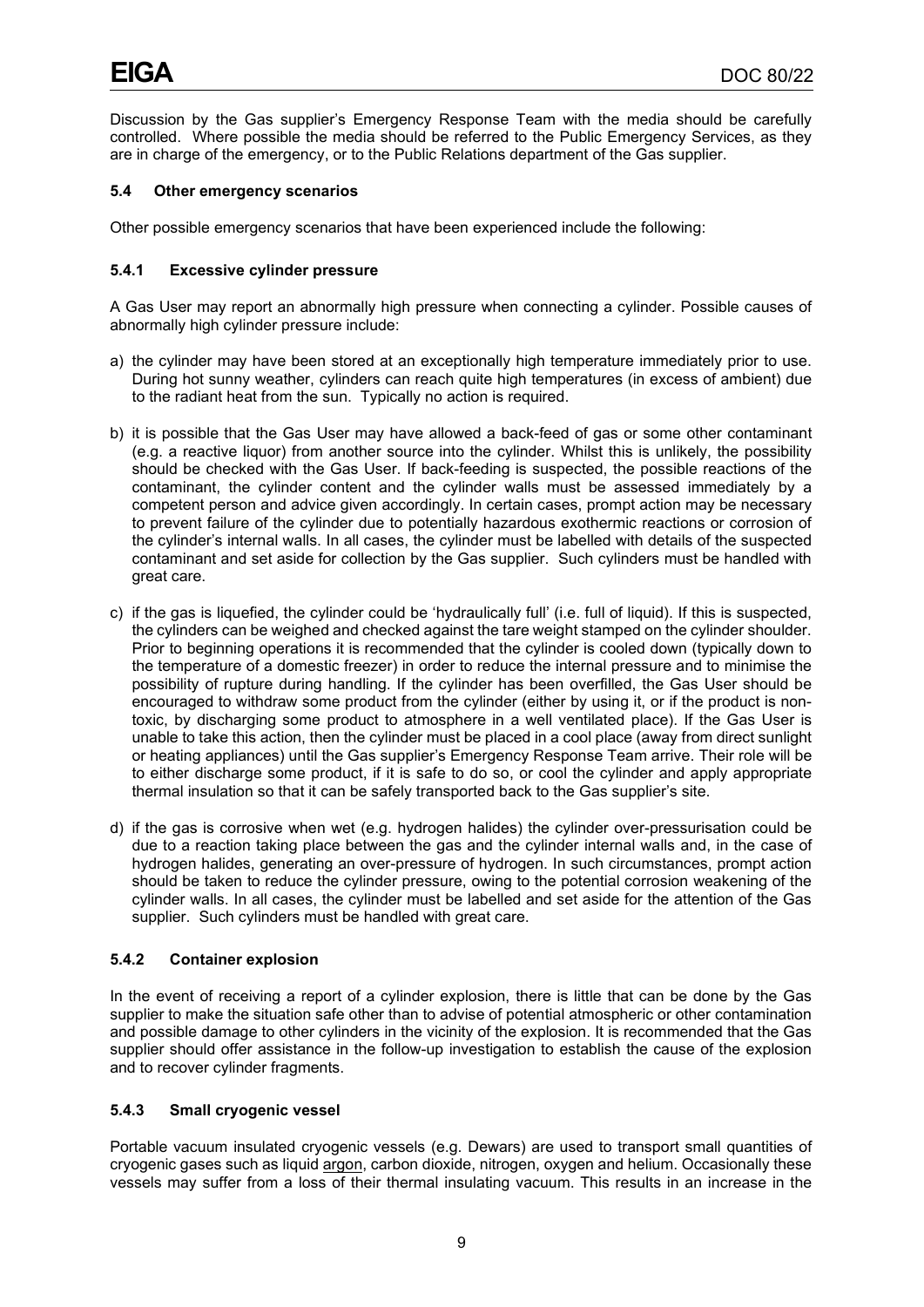cryogenic boil-off rate and in extreme cases, can cause a vapour cloud from the Dewar pressure relief valve or opening. Such a cloud may cause concern to persons who are not familiar with these products. The principle hazards arise from the large quantities of gas that may be released in a relatively short time (several hundred volumes of gas per volume of liquid) and the low temperatures involved. The following potential risk should be conveyed to the person at the scene:

- a) If the gas is oxygen, there is a risk of oxygen enrichment in the atmosphere, particularly if the release is in a confined or poorly ventilated area. Ignition sources must therefore be excluded.
- b) If the gas is not oxygen there is a risk of oxygen depletion in the atmosphere, particularly if the release is in a confined or poorly ventilated area. (see EIGA Doc 44, *Hazards of Oxygen Deficient Atmospheres*) [4]
- c) There is a risk of cold burns if the vessel is handled or the cold liquid comes into contact with the body. Eye protection/face visor and thermally insulating gloves should be worn.
- d) Typically flammable cryogenic gases are not packaged in Dewars, however, if the gas is flammable, there is a risk of ignition (and possible explosion if the release is in a confined or poorly ventilated area). All ignition sources must therefore be excluded.

It is usually safe to allow the Dewar to discharge its content to a well ventilated place, (keeping people away) and leave it to warm up before it is moved.

#### **5.4.4 Large container (tube trailer, battery vehicle, bundle & drum)**

Generally, the same principles apply as for emergencies involving cylinders; however the consequences may be much more severe. Some of the emergency equipment used for smaller cylinders may not be appropriate (e.g. cylinder recovery vessels) and other specialised equipment and a specific emergency team may be required.

#### **6 Emergency Response Team techniques**

The advice given in section 5 above should be considered by the Emergency Response Team together with the techniques described below.

These techniques must only be carried out by trained and experienced technicians who are aware of the content of the cylinder and have knowledge of the construction of the cylinder and the valve. Technicians must also be equipped with suitable protective equipment and clothing.

The following sequence is the recommended strategy for tackling leaking cylinders.

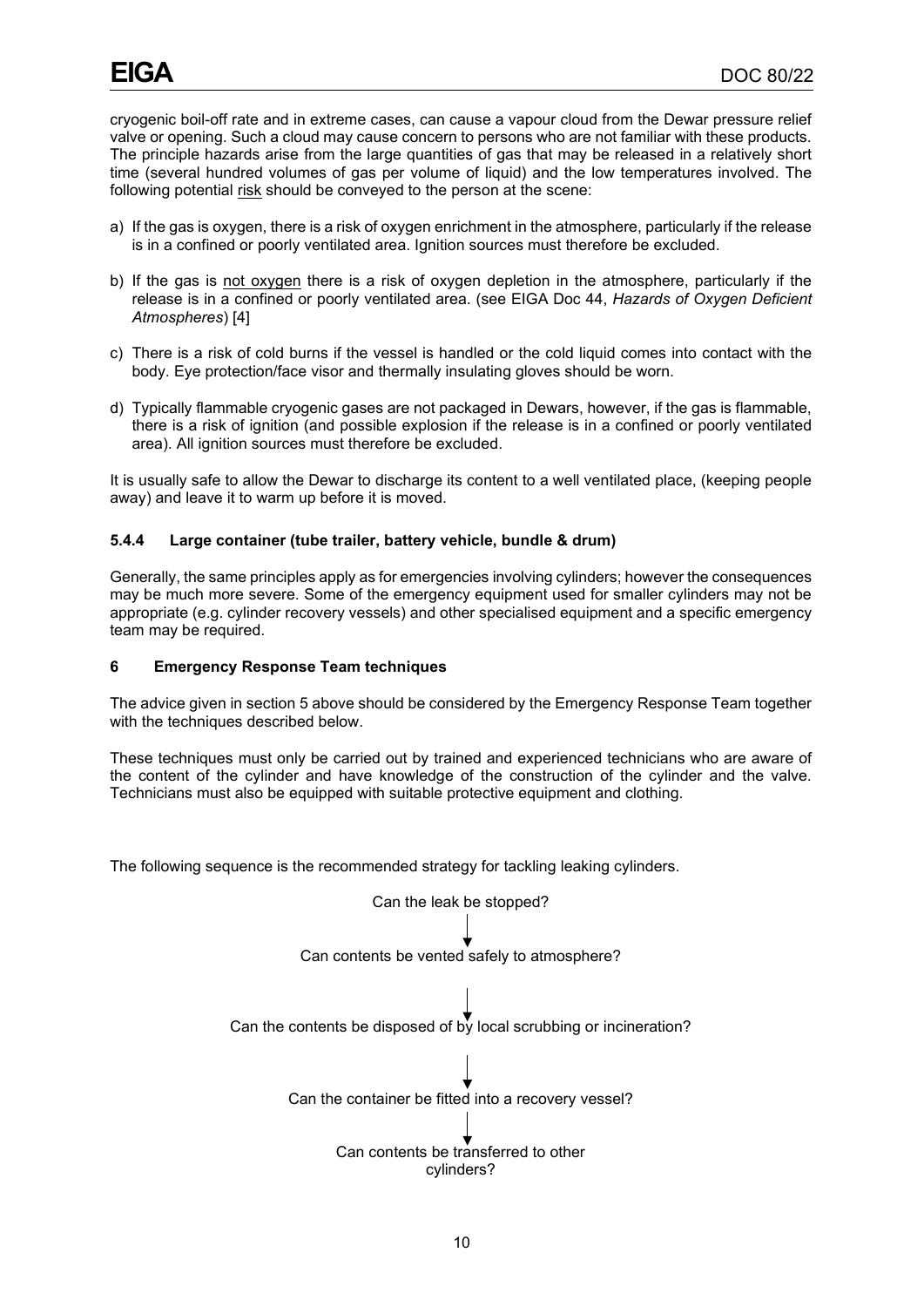The recommended methods for the disposal of common products are listed in Annex 1 of EIGA Doc 30, *Disposal of Gases [5]*.

#### **6.1 Cylinder neck leaks**

Attempting to tighten valves into a cylinder under pressure (particularly high pressure) is potentially dangerous and should be avoided. For repair refer to section 6.11.

#### **6.2 Cracked necks / bodies**

Such leaks are extremely rare. Examples may include:

- localised weld failure on welded cylinders
- stress cracks at the neck of cylinders in some aluminum alloys
- pin hole leaks on wall of cylinders due to corrosion from particularly corrosive environments (e.g. cylinder standing in a pool of acid or suck back of water or other liquor into a cylinder containing corrosive gas). Beware of thin wall areas if leak is due to corrosion.

Such leaks are difficult to stop. A temporary seal can sometimes be achieved by the use of a compatible sealing material clamped to the cylinder body.



- a Container clamp
- b Screw to apply localised pressure to sealing pad
- c Sealing pad



#### <span id="page-14-0"></span>**6.3 Gland leaks**

There are two general types of spindle (gland) seals in common use. These are:

- Adjustable gland packing (fitted with an adjustment nut, below the valve handwheel). Leakage from this type of valve may be rectified by tightening the gland nut. The gland nuts on some valves should only be tightened when the valve is in the open position, to avoid forcing the spindle into the valve seat. Generally these are valves where the spindle actuating threads are located in the gland nut and not in the valve body.
- Non-adjustable gland (diaphragm, O-ring types and certain packed type valves). Leakage from this type of valve is rare and can be rectified by closing the valve.

Both types of spindle (gland) seals will only leak when the valve is open (or backpressured by a system), hence if the leak cannot be readily cured, close the valve (and depressurise the system). If unable to close the valve refer to section 6.11.

#### **6.4 Flange leaks (drum)**

Flange leaks: Tighten the flange nuts in the correct order, in accordance with the drum manufacturers' instructions using a torque wrench. Gradually increase the torque until leak tight seal is achieved (avoid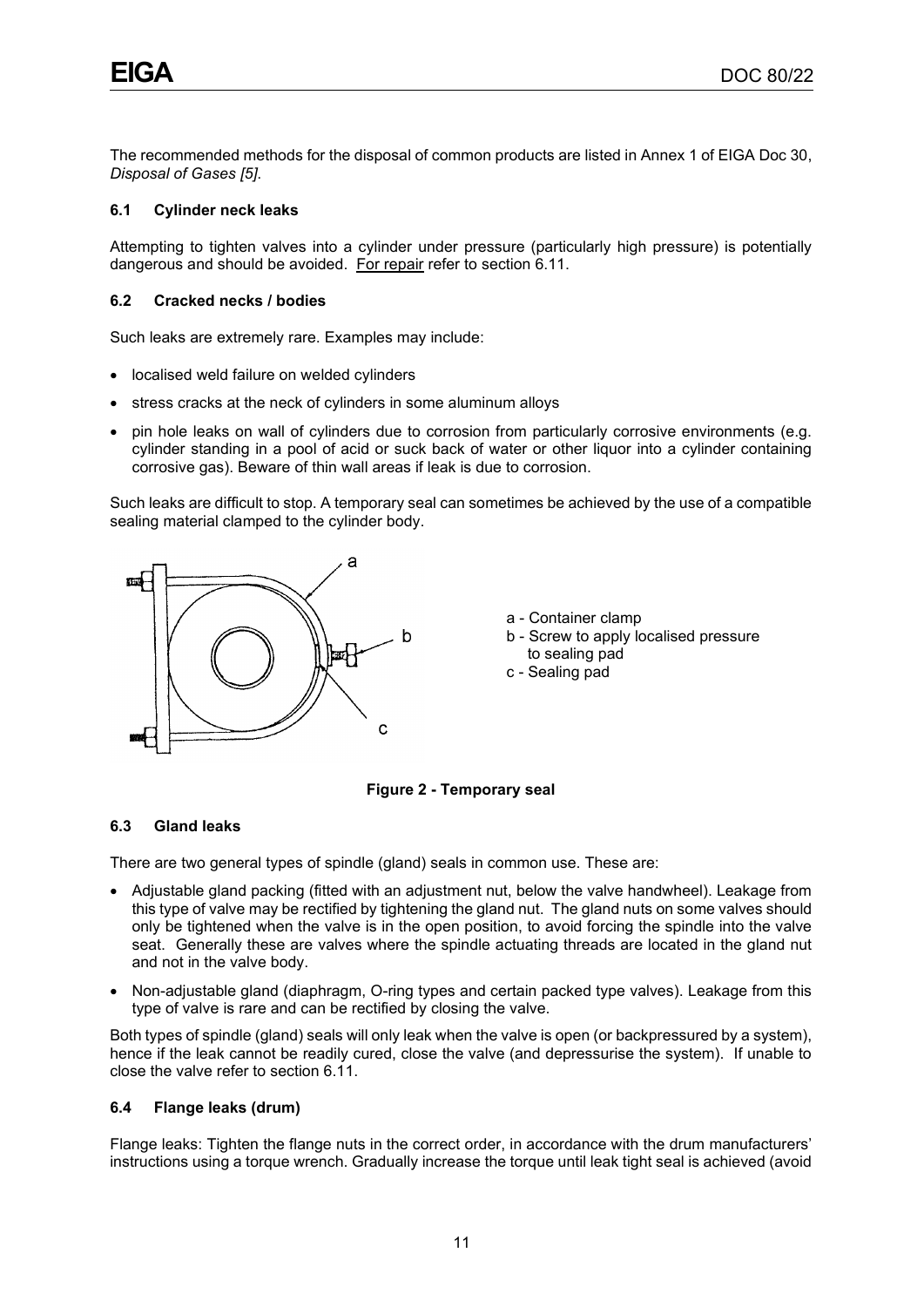exceeding manufacturers recommended maximum torque). If not possible to achieve leak tight seal refer to section 6.11.

#### **6.5 Seized open valves**

The following techniques may be tried to free a seized valve

- gently heating the valve (evaluate if safe to do so; not recommended for flammable gases)
- applying compatible easing lubrication
- removing handwheel to allow extra torque to be applied to valve spindle
- slackening the valve gland nut and tapping the valve key with a hammer (adjustable gland packed valves only)
- applying torque clockwise and counterclockwise to the valve spindle to work the valve towards the closed position

If this fails to allow the valve to be closed, then it may be necessary to remove part of the customers installation up to the first closed line valve, to enable the cylinder to be safely removed.

#### **6.6 Valve seat leaks**

The valve can usually be closed by the careful application of a greater closing torque to the valve spindle (a valve fitted with a handwheel may require removal of the handwheel before this extra torque can be applied). Whilst applying the extra torque, the valve spindle should be carefully observed. Application of extra torque should cease when the leakage stops or if any sign of distortion of the spindle occurs. This approach is not applicable to pneumatically actuated valves.

If the valve cannot be closed, then usually a valve outlet plug or cap nut can be fitted to provide an effective gas tight seal to the valve outlet. Note that valve outlet cap nuts or plugs must be of a suitable pressure rating and must be fitted with a gasket where appropriate.

If it is not possible to fit a gas tight valve outlet plug or cap nut due to high pressure/flow an open secondary valve may be fitted, which can be subsequently closed after the connection has been made.

If this is not possible refer to section 6.11.



**Figure 3 - Valve parts**

#### <span id="page-15-0"></span>**6.7 Leaks from pressure relief safety devices**

Refer to section 6.11.

#### **6.8 Leaks from downstream equipment**

Close the cylinder valve. Purge equipment with inert gas.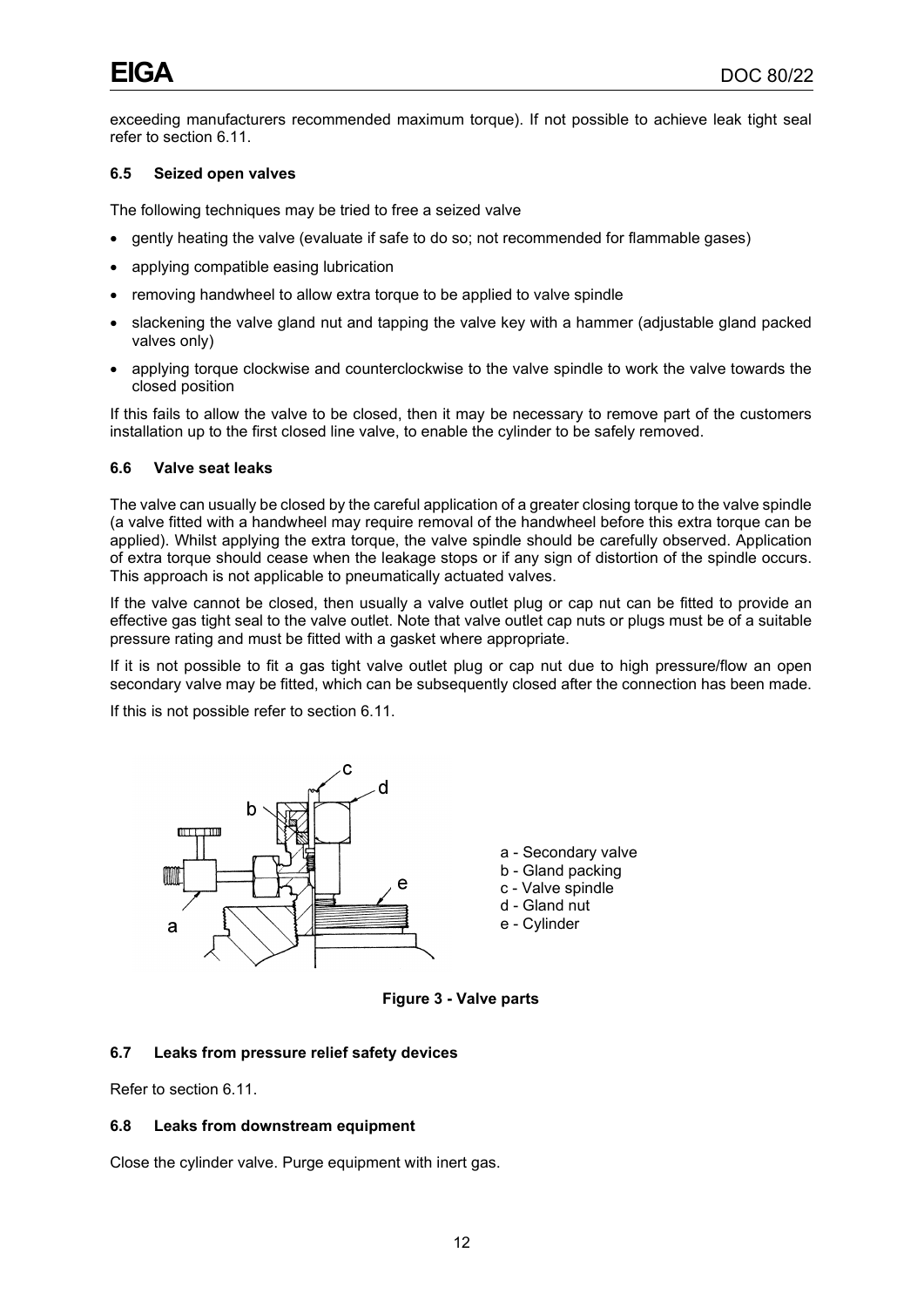#### **6.9 Valve outlet connections**

#### **6.9.1 Leaking valve outlets**

Leaking valve outlet connections can usually be cured by remaking the connection with a new gasket, after cleaning the connector sealing faces and checking that they are free from damage (see 5.2 a). **Additional torque must never be applied to valve outlet connections whilst they are under pressure.**

#### **6.9.2 Cold-welded connecting nut**

This is not necessarily an emergency; however the Gas User's application is likely to be disrupted until the cylinder is replaced.

Close the cylinder valve. Purge equipment with inert gas. Disconnect from customer system (it may be necessary to cut the pipework close to the cylinder valve).

To enable the cylinder valve protection cap to be fitted, it may be necessary to remove the cold-welded connector nut from the cylinder valve outlet, either by splitting the nut or by cutting the entire valve outlet off.

#### **6.10 Valve body leak**

It should be possible to stop such a leak by closing the cylinder valve (unless the leak is upstream of the valve seat) otherwise refer to section 6.11.

#### **6.11 Other techniques**

The following techniques can be employed:

#### **6.11.1 Reducing liquefied gas leak-rates**

Liquefied gas leaks can often be reduced by

- a) cooling the cylinder: this will reduce the liquefied gas vapour pressure and consequently the rate of leakage. In some cases, it may be possible to reduce the temperature sufficiently to enable a damaged cylinder valve to be replaced for a new one or to enable a temporary repair to be made to the point of leakage. Cylinders should not be cooled below their safe working temperature (e.g. some steel cylinders may become embrittled at low temperature). Cylinders should not be cooled below - 25ºC unless it is known that it is safe to do so and at a temperature at which the vapour pressure of the liquefied gas is below atmospheric pressure to avoid the ingress of air and moisture inside the container.
- b) rotating or moving the cylinder where the leak is from the liquid phase (i.e. liquefied gas is escaping and then vaporizing in the atmosphere); it may be possible to change the orientation of the point of leakage to the gas phase. This should significantly reduce the rate of leakage, as most liquefied gases will readily vaporize to several hundred times their liquid volume.

#### **6.11.2 Decanting contents**

a) Compressed gas content: Sequentially decanting the contents of the leaking cylinder into several evacuated cylinders can significantly reduce the pressure in the leaking cylinder.

As an example, if the receiving cylinders are the same capacity as the leaking cylinder, the pressure in the leaking cylinder can be approximately halved (assuming the gas is "ideal") at each decant operation. This would mean that, given four evacuated cylinders, the pressure in a leaking cylinder at 200 bar can be reduced to approximately 20 bar. Such a reduction in pressure is likely to significantly reduce the leakage rate.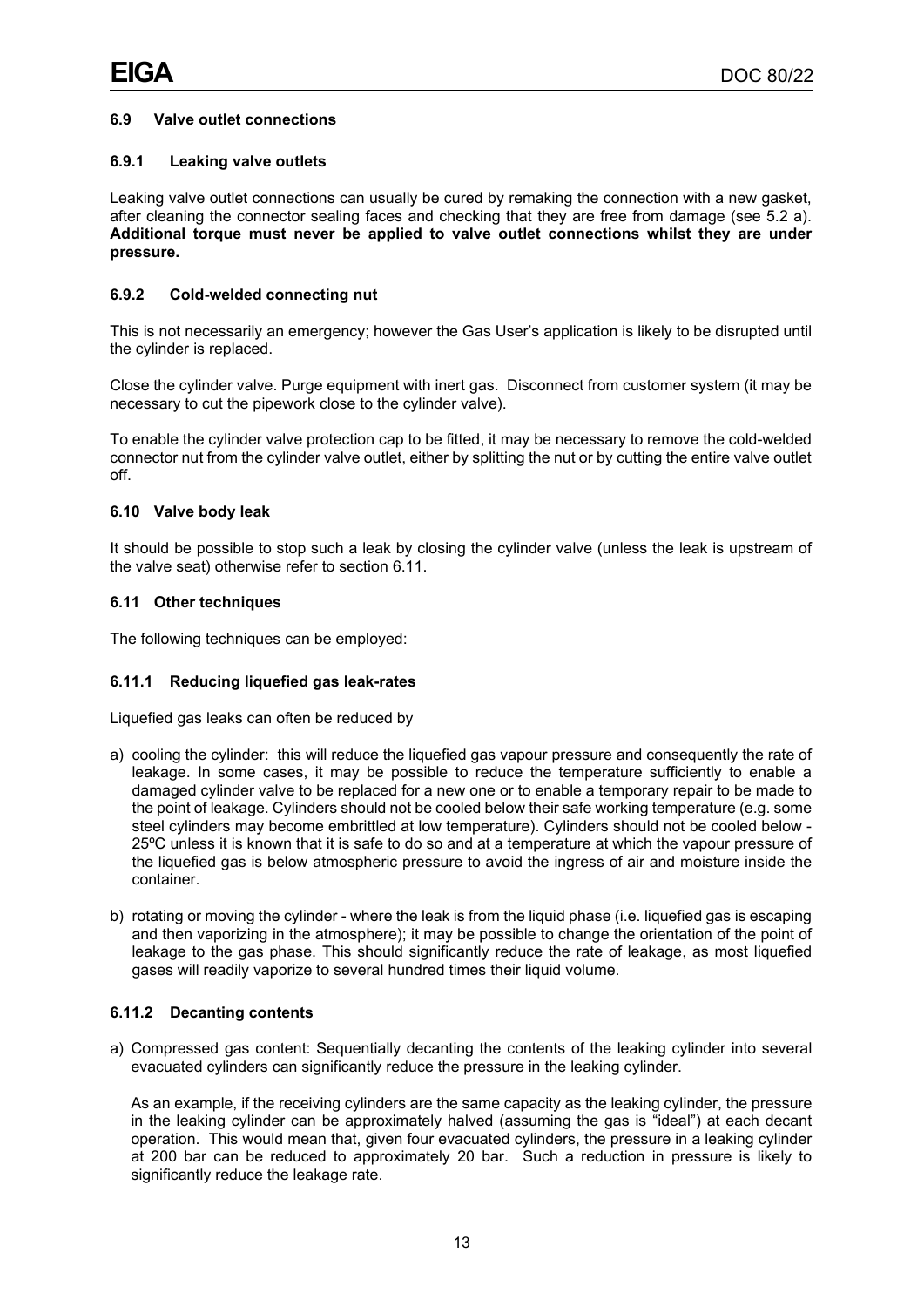a - Nitrogen supply (via regulator with relief valve and non-return valve) b - Leaking cylinder of liquefied gas

c - Receiving cylinder

d - Vent

#### b) Liquefied gas content

A liquefied gas may be decanted into an evacuated receiving cylinder. The liquefied gas must be withdrawn from the liquid phase of the leaking cylinder (i.e. if no dip-pipe is fitted, the cylinder should be inverted and if a 90º eductor tube is fitted, the cylinder should be laid horizontally so that the eductor tube is dipping into the liquid phase). It will be necessary to establish and maintain a pressure drop between the leaking and receiving cylinders to enable the liquid transfer to take place. A small pressure drop may be achieved by gravity; however, in most cases this is unlikely to be sufficient. An adequate pressure drop can be achieved by:

• either pressurising the leaking cylinder with an appropriate compressed gas which will not react with the liquefied gas to be decanted. Care must be taken to ensure that the leaking and receiving cylinders are not over-pressurised





<span id="page-17-0"></span>• or cooling the receiving cylinder to reduce the contained liquefied gas vapour pressure. The receiving cylinder can be placed in a cold bath which is maintained at well below ambient temperature. Unless it is known to be safe to do so, cylinders should not be cooled below -25ºC. If it is not possible to cool the receiving cylinder in this manner, cooling can be achieved by periodically stopping the liquid transfer and allowing a small amount of the transferred liquefied gas in the receiving cylinder to vaporise and discharge to a safe place (or abatement system for toxic gases - see 6.11.4). This will cause the remaining liquefied gas in the receiving cylinder to cool. A better approach is to use a receiving cylinder fitted with a dual-port valve. The second port of the valve (which must be in the gas phase) should be connected to a safe discharge point as above. This second port can then be opened slightly and adjusted to allow a continuous low flowrate discharge of gas. This will enable the liquefied gas in the receiving cylinder to be maintained at an appropriately lower temperature than that of the leaking cylinder and hence maintain a continuous liquid transfer.

#### **6.11.3 Emergency abatement of gas leaks**

Emergency abatement of small gas leaks can often be achieved by:

- a) fitting a plastic bag containing a suitable solid (granular) scrubbing or adsorbing medium over the source of gas leakage. The plastic bag can be secured and sealed over the point of leakage using adhesive tape. Where there is a risk of the bag filling up and bursting (e.g. when the gas to be scrubbed is diluted in a non-absorbable gas), the bag should be pierced in such a manner so as to ensure that the leaking gas passes through the scrubbing medium before leaking to atmosphere through the hole in the bag. Suitable solid scrubbing or adsorbing mediums include:
	- activated charcoal (for many gases)
	- moist soda lime (for many acidic gases)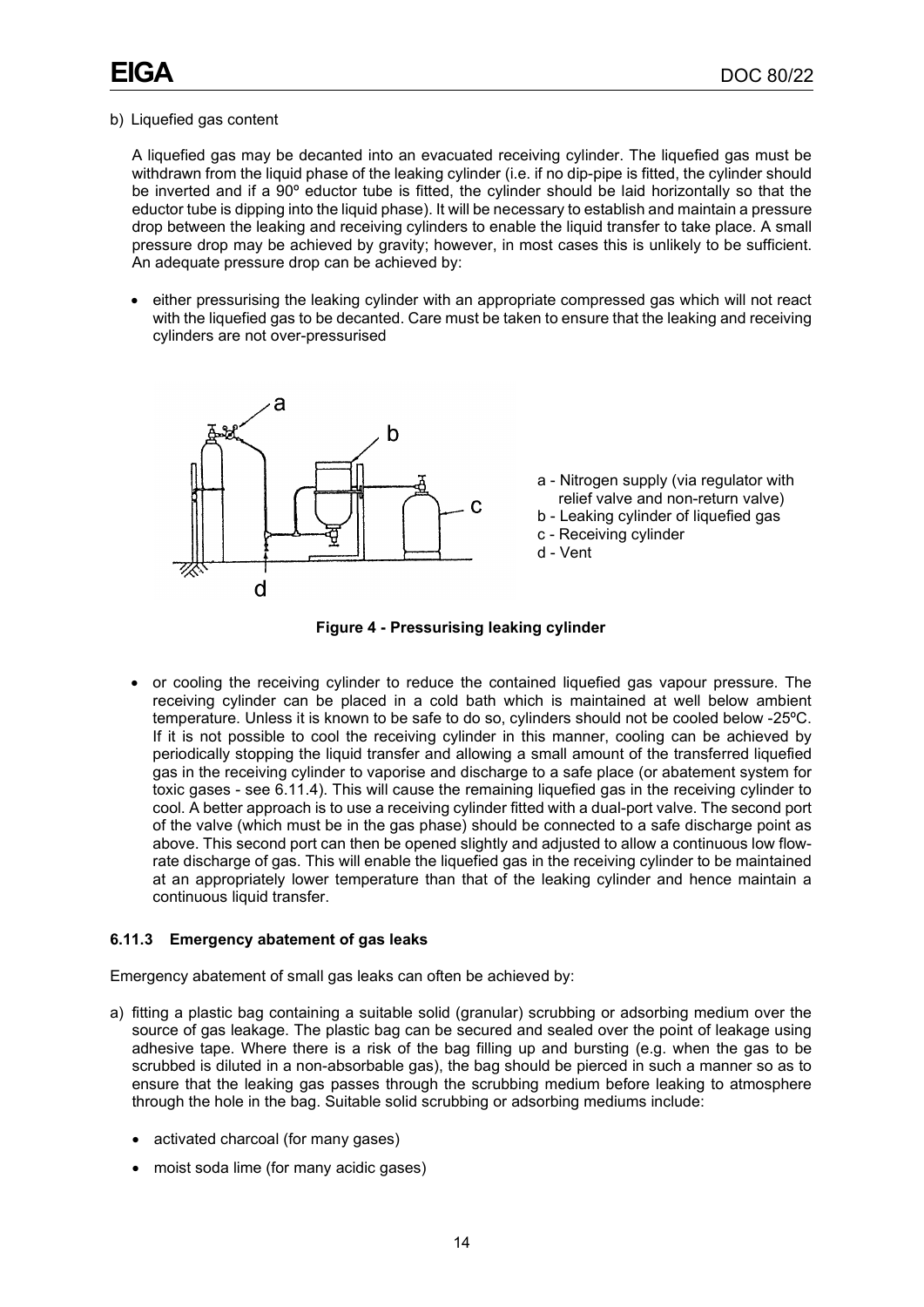b) fitting and sealing a special cylinder cap with a built-in vent-pipe over the cylinder valve. The ventpipe can be attached to a flexible pipe leading to an abatement system. The abatement system could consist of a small vessel containing a solid scrubbing or adsorbing medium such as described in 6.11.3.a) above, or an appropriate scrubbing liquor. See 6.11.4b) below.

#### **6.11.4 Emergency Disposal of cylinder contents**

- a) To atmosphere: Toxic and flammable gases shall not be vented to atmosphere unless deemed safe to do so. The cylinder should be supported. Gases should be vented to a safe place in the open air.
- b) To temporary scrubbers: A simple kind of gas scrubber for using on-site can be made up from a plastic hose leading to the bottom of a suitable open topped vessel containing shingle (to improve the gas/liquor contact) and a suitable acid/alkaline or other liquor. This method is recommended where absorbent liquor is available which strongly and readily absorbs the gas. A flow control system should be installed to enable the gas flow to be matched to the capacity of the scrubber. The plastic hose should be transparent to indicate "suckback" conditions. This operation should be carried out in a well ventilated or open area.



**Figure 5 - Temporary Scrubber**

<span id="page-18-0"></span>c) To an incinerator / burner. A simple kind of incinerator can be made up from a metal pipe and a blowlamp (or gas-fired burner). This method is recommended for flammable gases which can be burnt completely yielding non-toxic products. The air should be purged from the waste gas line. The burner shall be located in a safe position away from combustible material. In the case of liquefied gases, suck back of air should be avoided



**Figure 6 - Burner**

<span id="page-18-1"></span>Appendix B lists products to which the above disposal methods can be applied. Additional information regarding disposal methods can be found in the EIGA Doc 30. [5]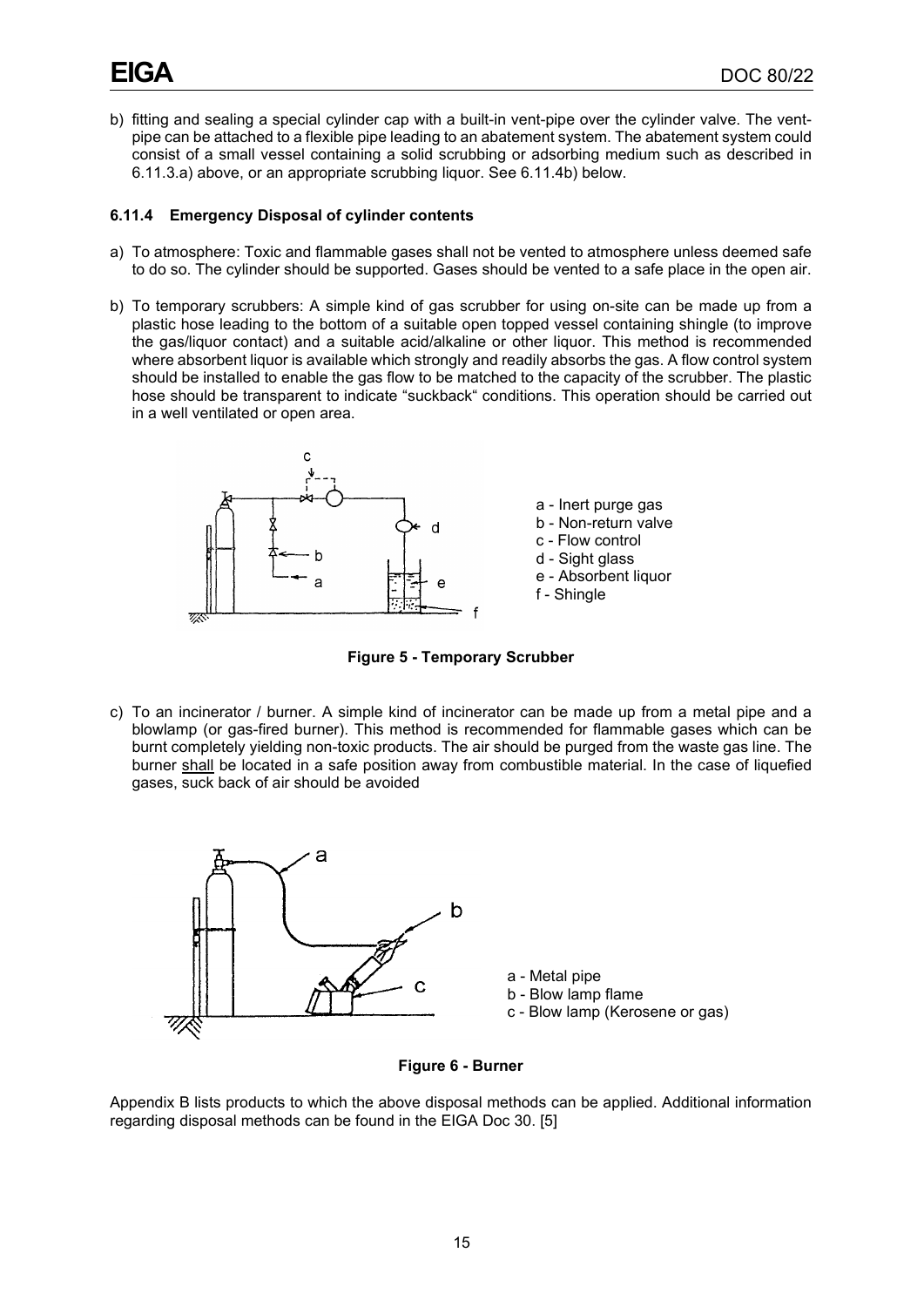#### **6.11.5 Cylinder recovery vessel**

Leaking gas cylinders which cannot be repaired at the emergency site may be transported safely inside suitable cylinder recovery vessels.



**Figure 7 - Recovery vessel**

<span id="page-19-0"></span>Special care must be taken to purge all air out of the cylinder recovery vessel using an inert gas such as nitrogen if the leaking cylinder contains a flammable gas. This is to eliminate the risk of an explosive flammable gas/air mixture in the vessel. Unless this purging can be effectively carried out and confirmed (e.g. with an oxygen meter), a leaking cylinder containing a flammable gas must not be placed in the vessel.

Leaking Acetylene cylinders shall not be placed in cylinder recovery vessels.

#### **Leaking cylinders containing gases or mixtures that are pyrophoric are allowed provided the leaking gas is not ignited and the risk of ignition during transport has been assessed.**

A complete list of compatible gases and operating procedures should be agreed with the cylinder recovery vessel supplier.

As to the recovery vessel itself, the following key safety points should be taken into consideration:

- the recovery vessel must be capable of withstanding the resultant pressure after release of gas from the cylinder.
- the recovery vessel is a pressure vessel and must be designed and periodically tested to conform to relevant legislation.
- the recovery vessel must be constructed from materials compatible with the gases expected to be contained. Special care must be taken in selecting materials for highly oxidising gases.
- for oxygen (in excess of 23.5 volume percent) and oxidants, the recovery vessel, gaskets and external surface of the cylinder and valve must be oxidant compatible, degreased and dried.
- the recovery vessel may be used to contain more than one cylinder. The contents of each cylinder shall be compatible with the recovery vessel materials and with the contents of the other cylinders.

There must be a documented operating procedure for the use and transportation of the cylinder recovery vessel including:

a) before use:

• the vessel has to be periodically checked.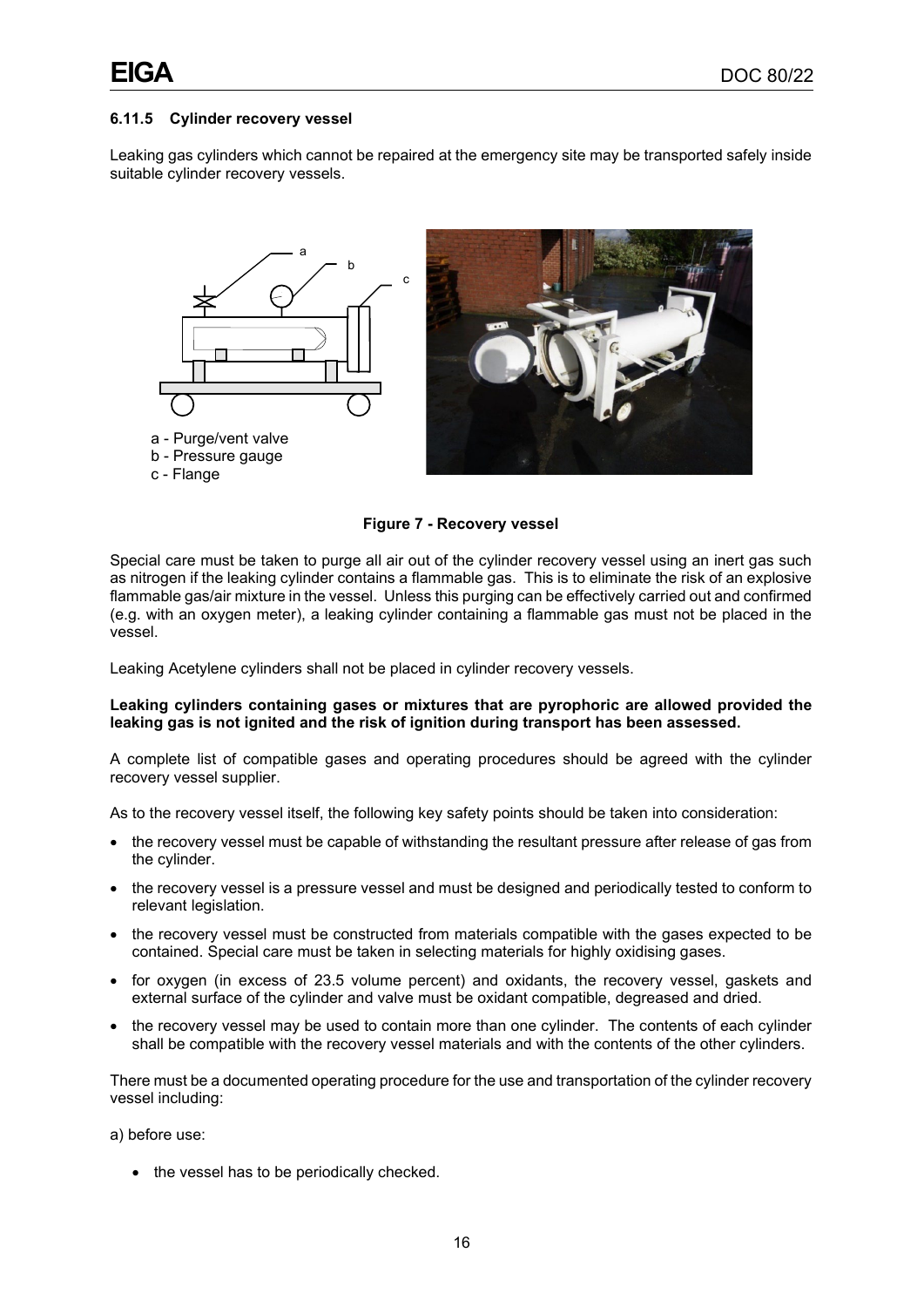• open the vent to equilibrate pressure inside and outside.

b) during introduction of a cylinder:

- only trained people using adequate safety equipment are authorised to use the vessel.
- the leaking cylinder should be secured in the vessel.
- there should be an indication of the cylinder contents attached to the vessel.
- for corrosive gases, the system must be dry.

NOTE Additional requirements to be observed for the transport of recovery vessel can be found in Appendix A.

c) after use:

• the cylinder recovery vessel should be purged and cleaned in readiness for the next use.

#### **7 Emergency Response Team equipment**

To enable the emergency team to respond in a safe, effective and rapid manner the equipment listed in section 7.1 should be identified and be available for immediate use. An inventory detailing all items in the emergency kit should also be created. The inventory list should be updated regularly and a copy stored close to the emergency kit items. Major changes in the equipment in the emergency kit must be communicated to all Emergency team members and appropriate training in the use of the equipment must be given. Wherever possible, the equipment in the emergency kit should be dedicated only for use in emergencies.

Maintenance schedules for inventory items should be established and written records of tests and repair work performed stored.

Consideration should be given to the portability of the emergency kit items (i.e. use of containers, trailers etc). Decentralisation of the Emergency response resources may assist in providing a more rapid and efficient response.

#### **7.1 General emergency kit items**

#### **7.1.1 Hardware**

- PPE see section 7.2.2
- Torch complete with spare batteries
- Rope
- First aid kit (including special gas specific items where appropriate e.g. Hydrogen Fluoride kit)
- Portable flashing warning light
- Gas detectors (Oxygen, Flammable gas, Toxic gas)
- Camera
- Smartphone and charger/battery
- Warning tape

#### **7.1.2 Access to information**

Tablet or Smartphone to access digital information

• Safety Data Sheets (SDS)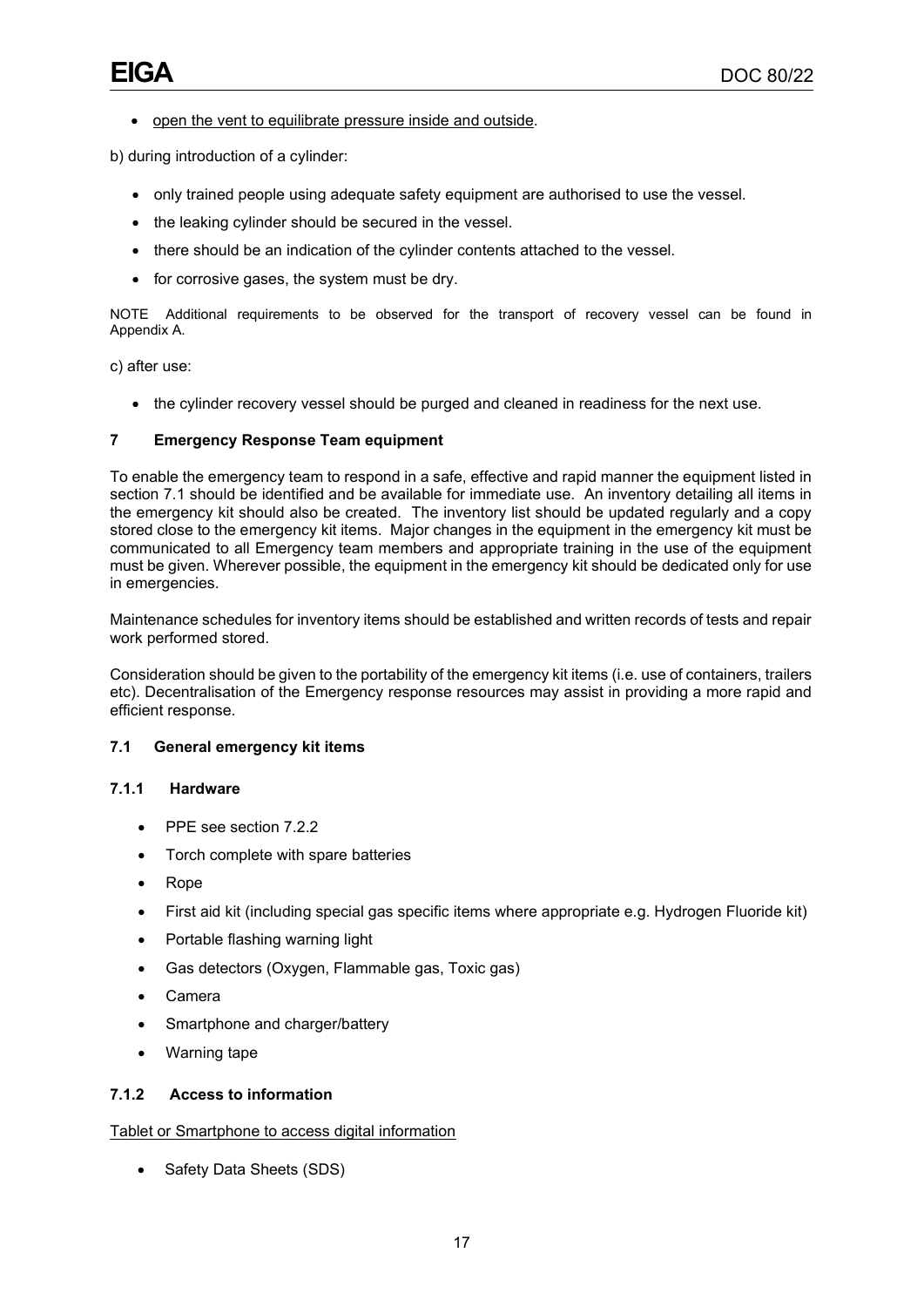- Gas data information (book or software)
- maps

Screw drivers Allen keys

- EIGA Doc 30 [5]
- Useful telephone numbers (e.g. Hospitals, Public emergency services, National poisons centre etc.)

Hard copies of some documents might be useful in some cases (no battery or connection of the device)

#### **7.2 Specific emergency kits items**

The type of equipment to be placed in an emergency kit depends on the scenario and the properties of the gases to be handled. In all cases all members of the emergency response teams should be trained and be familiar with the use of the tools and safety equipment.

### **7.2.1 Tools & materials to tackle leaks from cylinders**

The following is a list of possible tools that could be included in the Emergency kit

Adjustable wrenches Torque wrench Easing fluid (for rusted / seized valves) Chain wrench Valve keys Pipe extension (extra torque) Cylinder support clamp Cylinder recovery vessel (coffin) Cylinder body clamp Valve clamp Hammer Mallet Chisels / punch Soft lead sealant Saws with blades Pliers Wire cutters Wire brush Valve connectors to suit outlet to be encountered (e.g. BS, CGA, AFNOR, DIN etc) Outlet cap nuts and plugs to suit outlet to be encountered (e.g. BS, CGA, AFNOR, DIN etc.) Replacement washers / gaskets Pipe connectors (Compression fittings and connectors to NPT, VCR etc) Stainless steel pipe Pipe cutter Needle valve Pressure gauges PTFE tape Sealant pastes / tapes Hose pipe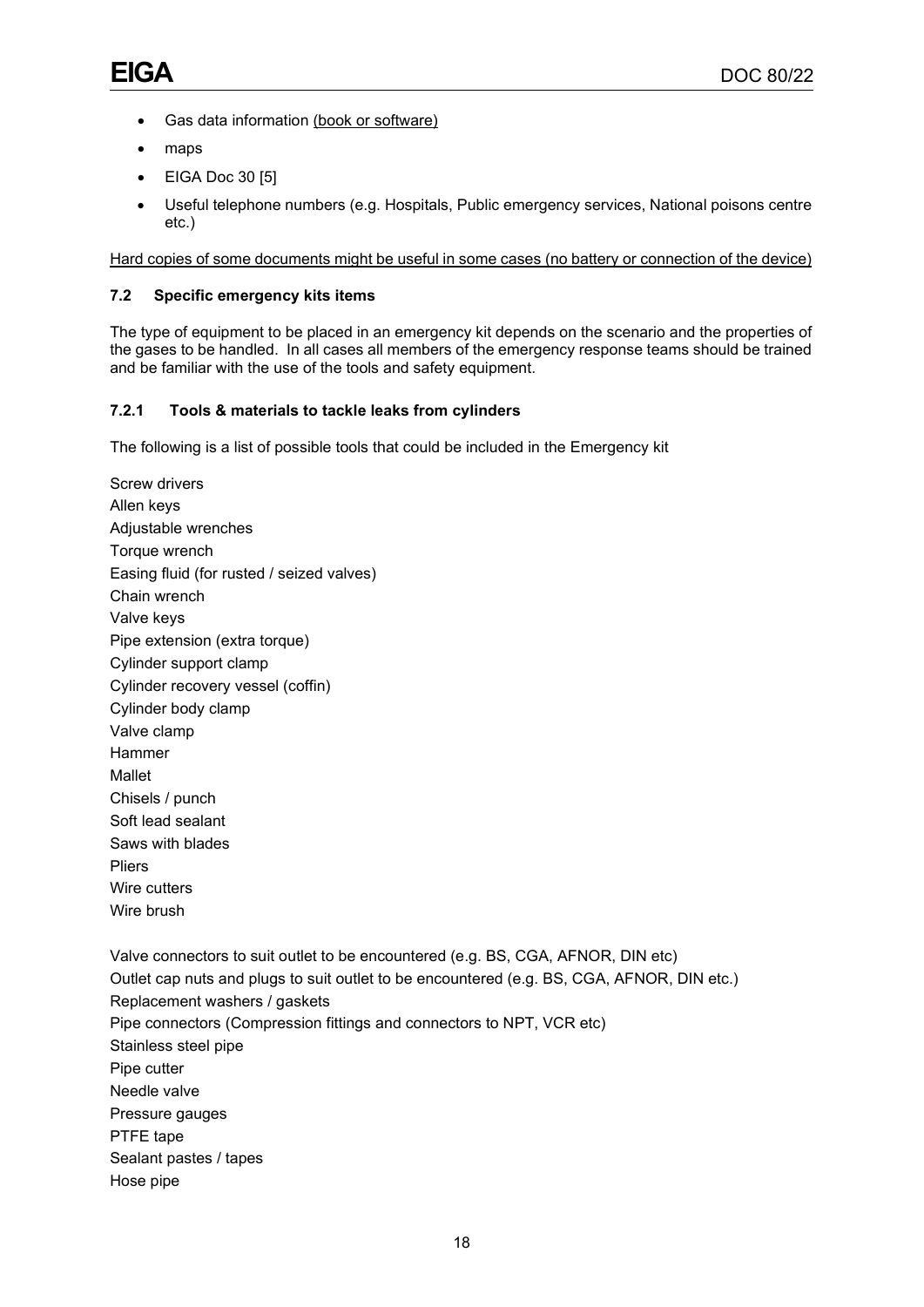Containers to mix caustic solutions Caustic soda or common soda crystals (NaOH or Na2CO3)

Plastic bags Absorbents (charcoal, Soda lime, vermiculite) Temporary cylinder cap scrubber Small gas burner

### **7.2.2 Personal Protective Equipment (PPE)**

The Emergency Response Team shall be provided with and trained in the use of Personal Protective Equipment that is to be used in dealing with emergency incidents.

Selected PPE items shall be conform to the recommendations from the SDS for the gases that will be handled and maintained in good condition.

In addition, personnel involved in handling cylinders shall wear protective footwear.

Additional protective equipment may be required for specific gases. (e.g. HF)

#### **7.2.3 Detection equipment**

Consideration needs to be given to the selection of appropriate leak detection equipment for use by the Emergency Response team. This equipment must be portable and be suitable to detect gas leaks that could be hazardous to personnel at the incident site.

The type of gas detection equipment used by the team will depend on the extent of the leakage and the properties of the gases contained in the cylinders.

Typical detection equipment

- leak detection systems
- portable gas detectors
	- oxygen detector
	- flammable gas detectors
	- specific gas detectors (e.g. toxic gases, hydrides)
- thermal imaging camera for incidents with flammable gases
- test kit for water quality (puffer bottle)

#### **8 Emergency response personnel**

#### **8.1 Selection of personnel**

It is desirable that all personnel involved in emergency response should have practical experience of handling the products involved. It is also important that such personnel have demonstrated the following:

- an in-depth knowledge and understanding of the properties and potential hazards of the products, cylinders and cylinder valves involved.
- good communication skills.
- clear thinking (logical & analytical).
- physical aptitude.
- a good safety record.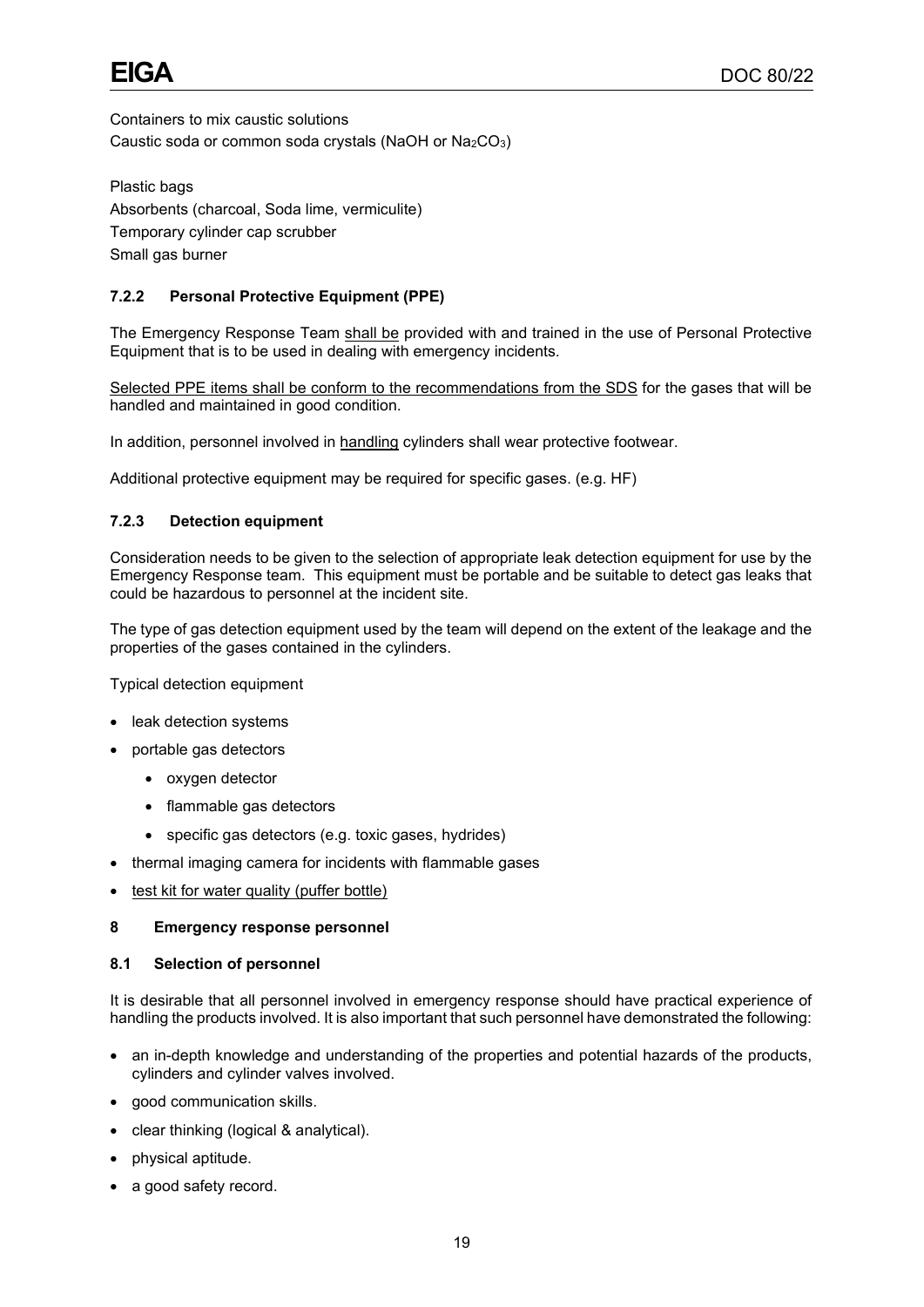- a thorough knowledge of the Company's emergency response system and the techniques & procedures that can be employed to deal with an emergency situation.
- an understanding of the gas supply systems that may be encountered at Gas User's premises (e.g. gas cabinets).

#### **8.2 Personnel training**

Gas supplier management shall ensure that all personnel involved in

- the maintenance of emergency equipment
- receiving of emergency calls
- giving advice to persons on site
- dealing with the emergency on site

are fully aware of their responsibilities and be given sufficient training to perform their roles.

This training shall be documented, recorded, reviewed and updated as appropriate on a periodic basis.

#### **8.2.1 Personnel who provide initial advice to persons at the scene of an emergency**

They should have good communication skills and should be technically competent to advise and assess what immediate actions should be performed.

It is recommended that training of such personnel include the topics listed below

- Company emergency response procedures
- Role playing of emergency scenarios
- Emergency team contact list
- Properties of gases and using SDS
- Valve design and repair techniques
- Cylinder sizes and identification
- Operation and use of Breathing Apparatus
- Use of Personal Protective Equipment
- Operation and use of gas detection equipment
- Preparation of factual reports

#### **8.2.2 Emergency Response Team**

Emergency response team members should have practical experience in dealing with cylinder problems. It is recommended that training of such personnel include the topics listed below

- Company emergency response procedures
- Gas properties and using SDS
- Valve design and repair techniques
- Cylinder sizes and identification
- Operation and use of Breathing Apparatus
- Use of Personal Protective Equipment
- Operation and use of gas detection equipment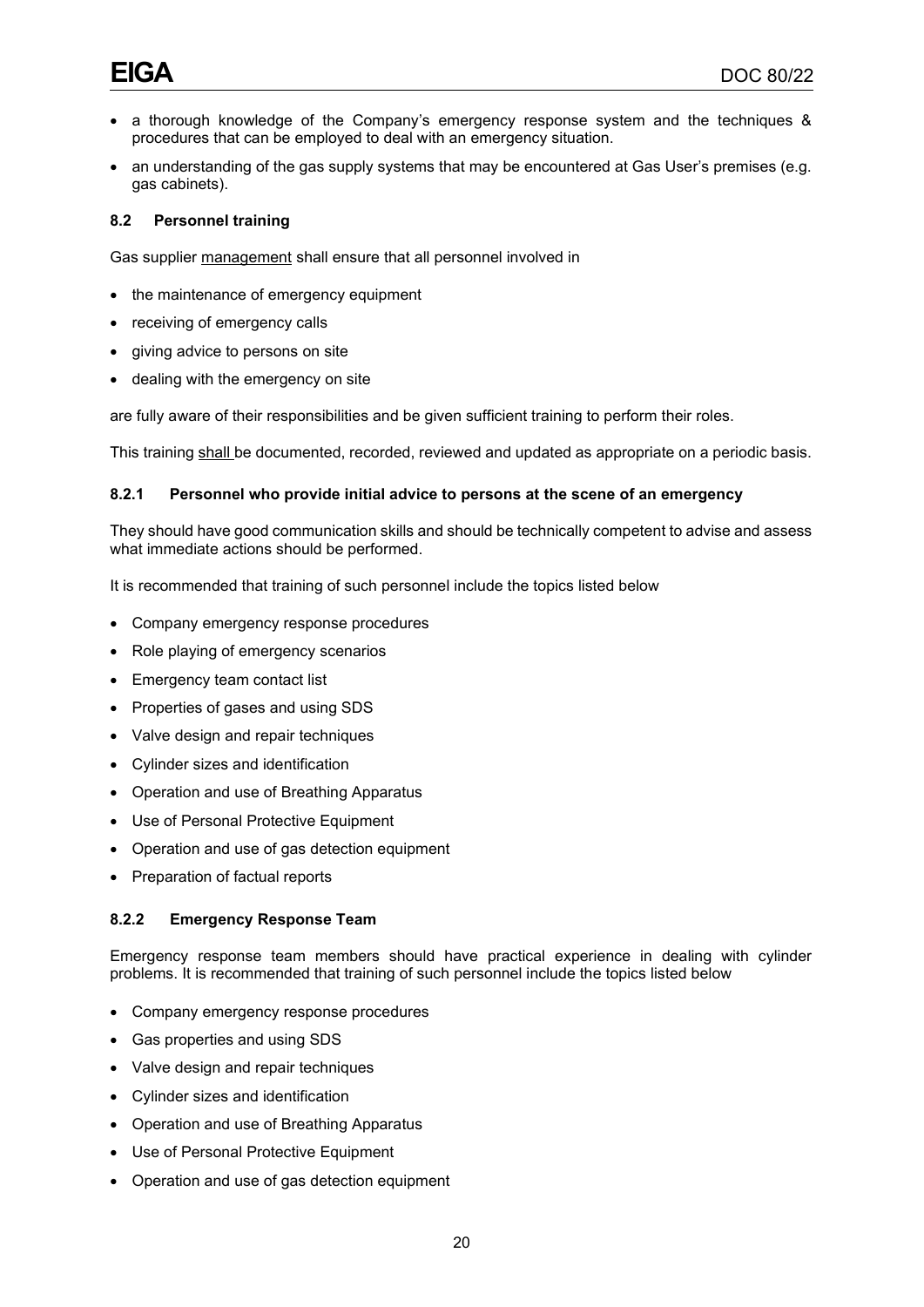#### • Preparation of factual reports

#### **8.3 General safety issues**

Personal safety must always take precedence when dealing with any emergency situation. Actions taken by the emergency team personnel must never compromise either their own safety or that of others. Care must also be taken to minimise any adverse effects on the environment. The following is also strongly recommended:

Prior to taking any actions at the scene of an emergency a risk assessment shall be performed. The risk assessment is to be updated every time circumstances and operational parameters change.

- Minimum two fully equipped persons are required when tackling cylinder emergencies (typically one to act as back-up)
- Members of the Emergency Response Team must be physically fit and have specific medical surveillance. This is particularly important for those using breathing apparatus.
- When the location of the emergency requires the team to travel a long journey, the use of a separate driver shall be considered.

#### **9 References**

- [1] European Agreement concerning the International Carriage of Dangerous Goods by Road (ADR)*,* [www.unece.org](http://www.unece.org/)
- [2] The Regulation concerning the International Carriage of Dangerous Goods by Rail (RID), www.otif.org
- [3] EIGA Safety Information 02, *Handling of Gas Cylinders during and after Exposure to Heat or Fire,* [www.eiga.eu](http://www.eiga.eu/)
- [4] EIGA Doc 44, *Hazards of Oxygen Deficient Atmospheres,* [www.eiga.eu](http://www.eiga.eu/)
- [5] EIGA Doc 30, *Disposal of Gases,* [www.eiga.eu](http://www.eiga.eu/)

#### **10 Other references**

EIGA Doc 129, *Pressure receptacles with blocked or inoperable valves*, [www.eiga.eu](http://www.eiga.eu/)

EIGA Doc 106, *Environmental Issues Guide*, [www.eiga.eu](http://www.eiga.eu/)

The Emergency Response Guidebook (ERG 2020)

<https://www.phmsa.dot.gov/hazmat/erg/emergency-response-guidebook-erg>

#### Fundamentals of Emergency Management

<https://training.fema.gov/is/courseoverview.aspx?code=IS-230.e>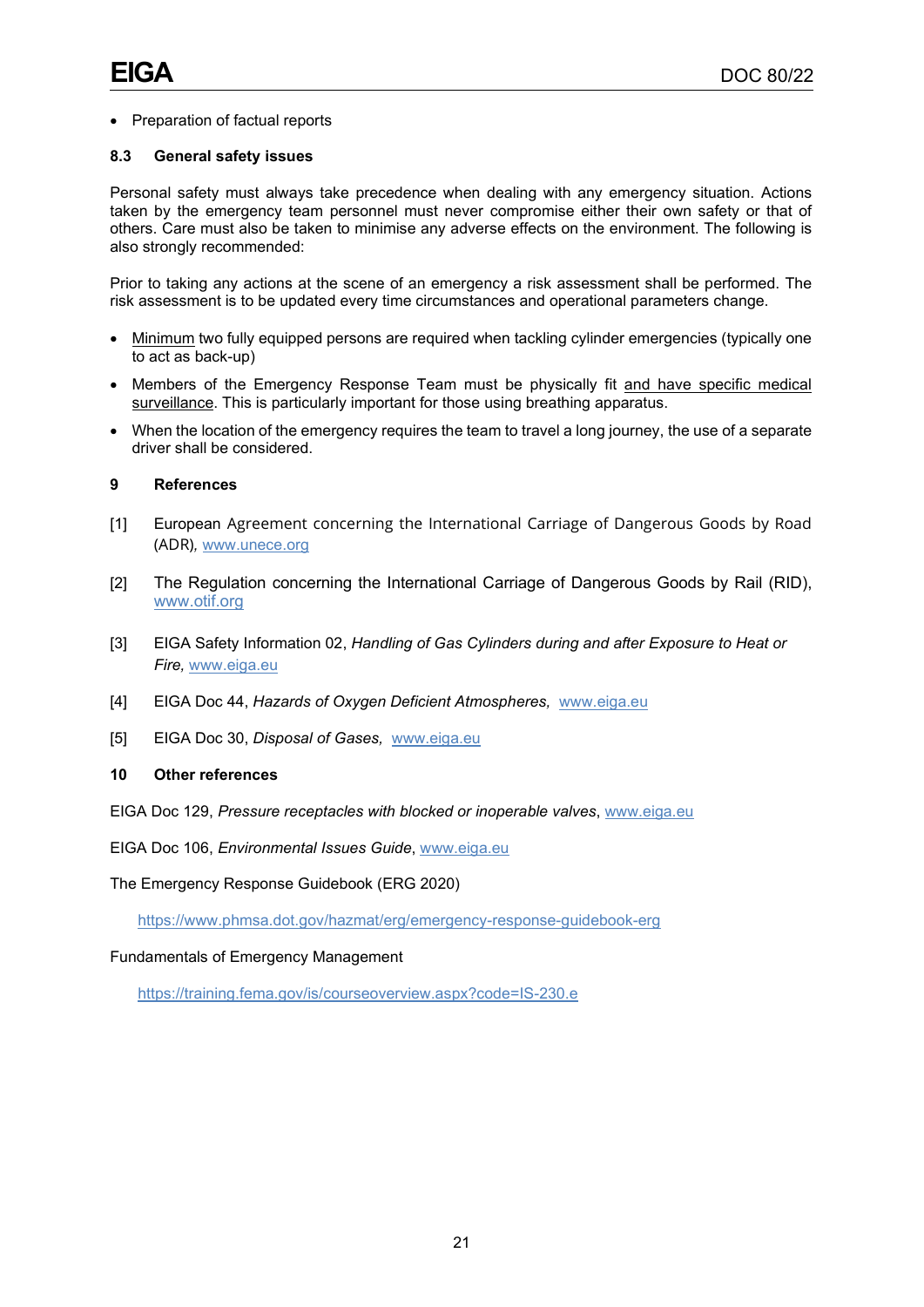## **Appendix A - Salvage pressure receptacle for Class 2**

Salvage pressure receptacle for Class 2

*These are typically pressure vessels into which damaged or leaking pressure receptacles can be placed allowing safe transport from a location to a point where the product and receptacle can be safely inspected by a competent person and a decision made about safe treatment.*

*They are known as "recovery vessel" or 'cylinder coffins', and their use is strictly controlled by the industrial gas companies.*

*The transport regulations of ADR allow the use of a salvage pressure receptacle [1]:* 

- *Chapter 1.2 defines a salvage pressure receptacle as* a pressure receptacle with a water capacity not exceeding 3000 litres into which are placed damaged, defective, leaking or nonconforming pressure receptacle(s) for the purpose of carriage e.g. for recovery or disposal l;
- *Section 4.1.1.20 regulates the use of a salvage pressure receptacle and*
- *Section 6.2.3.11gives design and approval requirement for a salvage pressure receptacle*
- *Section 5.2.1.3 requires marking of the salvage pressure receptacle with the word "SALVAGE".*

*This note details the general requirements to transport a salvage pressure receptacle for class 2 (and the receptacle it contains) in accordance with ADR [1]. It does not consider how the receptacle is loaded, unloaded or the tests required to ensure the receptacle and its product are safe to transport or the ultimate recovery and or disposal of the product. There are a number of different types of salvage pressure receptacle in use by the different gas companies therefore it is the responsibility of a competent person to identify the hazards and assess the risks involved in the use of this type of equipment and to take appropriate precautions.*

*Prior to transport a competent person from the gas company shall assess the damaged receptacle to ascertain:*

*The product that it contains and the actual damage or defect of the receptacle. The risk assessment shall be made carefully if any doubt exists on the product and/or in case of unidentified receptacles; see also other EIGA publications listed below of the reference list.*

*NOTE Certain gases should not be transported in a salvage pressure receptacle e.g. acetylene (see also EIGA Safety Information 02 "Handling of gas cylinders at and after fire/heat exposure") due to the risk of explosion.*

*If the receptacle is considered to be safe to be transported (to a point of disposal) under the authority of the competent person then a number of points shall be considered.*

*Is the salvage pressure receptacle in test?*

*These pressure vessels are usually designed to a pressure vessel code, and should be inspected at regular intervals.*

*Is it suitable for the product to be transported?*

*The competent person decides whether the product may damage the salvage pressure receptacle (including gaskets, valves etc.) e.g. due to incompatibility of the materials of construction.*

*The pressure of the receptacle.*

*This is to ensure the developed pressure of the leaking receptacle inside the salvage pressure receptacle may not exceed the design pressure of the salvage pressure receptacle.*

*The marking and labelling of the salvage pressure receptacle and documentation shall comply with the relevant section of the current ADR for the product concerned [1].* 

*The salvage pressure receptacle shall be attached to the transport vehicle to achieve the same dynamic loading stability as any other receptacle.*

*The salvage pressure receptacle and the damaged receptacle may then be transported to a point where the product and receptacle can be safely inspected by a competent person and a decision made about safe treatment by the gas company.*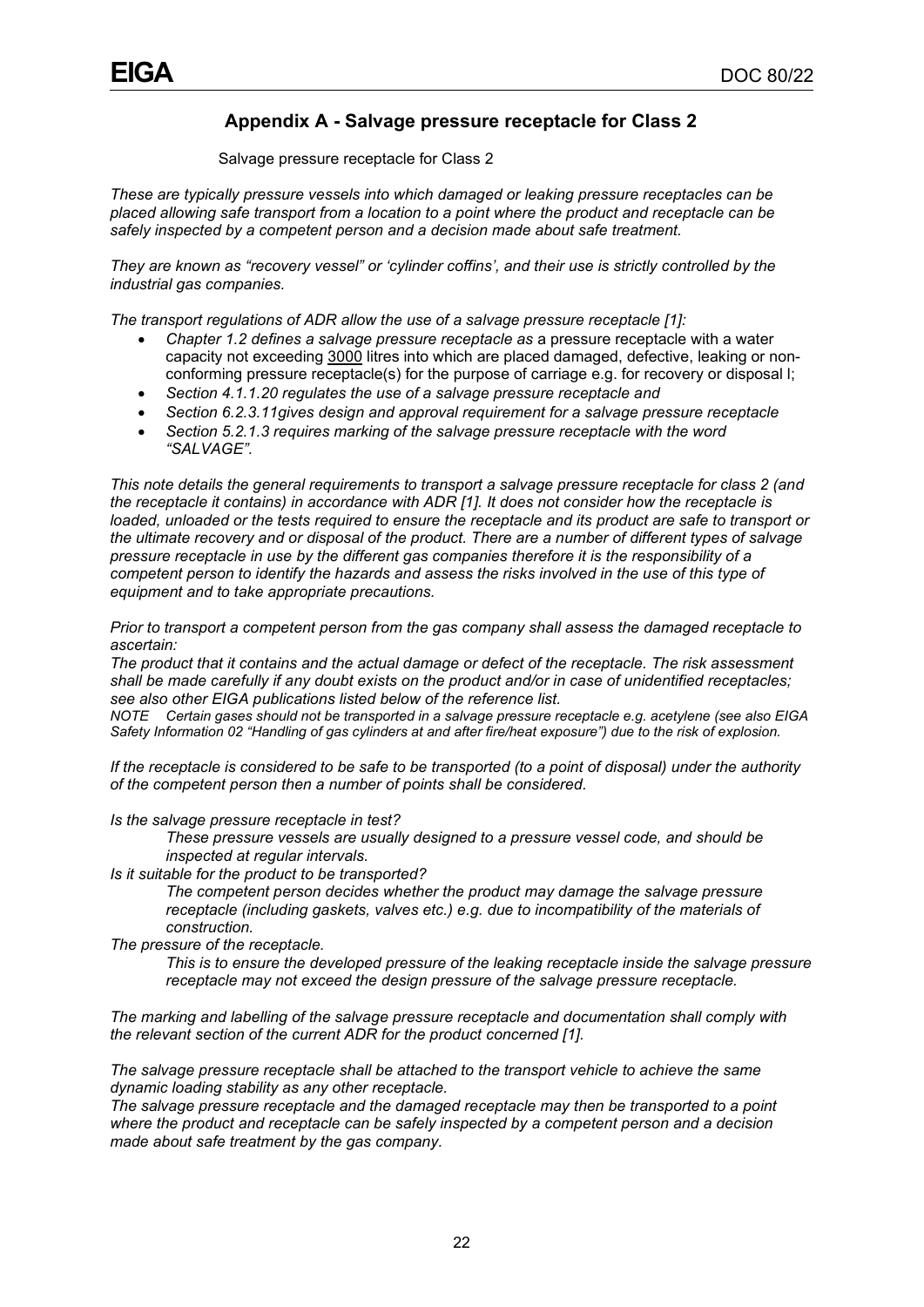*Where the product or receptacle is consigned for waste treatment or disposal this must be to a licensed facility and this transport must be in accordance with waste regulations (Regulation (EC) No 1013/ 2006 on shipment of waste)*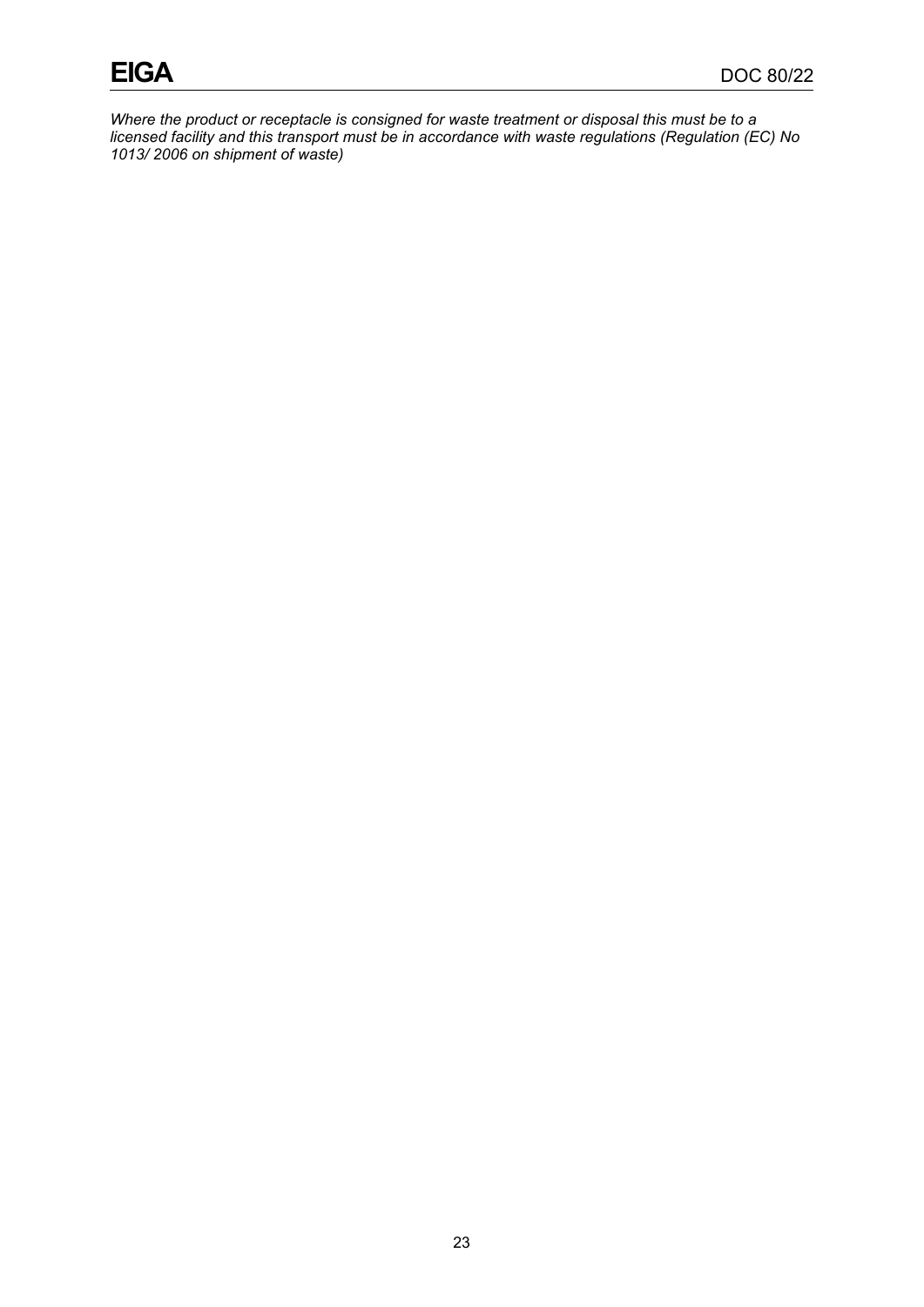| <b>EIGA SDS</b> | <b>Usual Name</b>                  | <b>Chemical</b><br>formula       | <b>CAS Registry</b><br><b>Number</b> | Paragraph<br>6.11.4      |
|-----------------|------------------------------------|----------------------------------|--------------------------------------|--------------------------|
| Not listed      | Air                                | Mixture                          | Mixture                              | a                        |
| 001             | Acetylene (dissolved)              | $C_2H_2$                         | 74-86-2                              | c or a                   |
| 002             | Ammonia                            | NH <sub>3</sub>                  | 7664-41-7                            | b                        |
| 003             | Argon                              | Ar                               | 7440-37-1                            | a                        |
| 005             | Arsine                             | AsH <sub>3</sub>                 | 7784-42-1                            | b                        |
| 006             | Boron trichloride                  | BCI <sub>3</sub>                 | 10294-34-5                           | b                        |
| 007             | Boron trifluoride                  | BF <sub>3</sub>                  | 7637-07-2                            | b                        |
| 008             | Bromochlorodifluoromethane (R12B1) | CBrCIF <sub>2</sub>              | 353-59-3                             | a                        |
| 009             | Bromomethane                       | CH <sub>3</sub> Br               | 74-83-9                              | a                        |
| 010             | Bromotrifluoroethylene (R113B1)    | $C_2BrF_3$                       | 598-73-2                             | a                        |
| 011             | Bromotrifluoromethane (R13B1)      | CF <sub>3</sub> Br               | 75-63-8                              | a                        |
| 012             | 1,2-Butadiene                      | $C_4H_6$                         | 590-19-2                             | С                        |
| 013             | 1,3-Butadiene                      | $C_4H_6$                         | 106-99-0                             | C                        |
| 075             | iso-Butane (R600a)                 | $C_4H_{10}$                      | 75-28-5                              | c or a                   |
| 014             | n-Butane                           | $C_4H_{10}$                      | 106-97-8                             | с                        |
| 076             | Iso-Butene                         | $C_4H_8$                         | $115 - 11 - 7$                       | C                        |
| 016             | trans-2-Butene                     | $C_4H_8$                         | 624-64-6                             | с                        |
| 018             | Carbon dioxide                     | CO <sub>2</sub>                  | 124-38-9                             | a                        |
| 019             | Carbon monoxide                    | CO                               | 630-08-0                             | с                        |
| 020             | Carbonyl fluoride                  | COF <sub>2</sub>                 | 353-50-4                             | b                        |
| 021             | Carbonyl sulphide                  | COS                              | 463-58-1                             | b                        |
| 022             | Chlorine                           | Cl <sub>2</sub>                  | 7782-50-5                            | b                        |
| 023             | Chlorine pentafluoride             | CIF <sub>5</sub>                 | 13637-63-3                           | b                        |
| 024             | Chlorine trifluoride               | CIF <sub>3</sub>                 | 7790-91-2                            | $b^*$                    |
| 025             | Chlorodifluoroethane (R142b)       | $C_2H_3CIF_2$                    | 75-68-3                              | a                        |
| 026             | Chlorodifluoroethylene (R1122)     | $C_2HCIF_2$                      | 359-10-4                             | a                        |
| 027             | Chlorodifluoromethane (R22)        | CHCIF <sub>2</sub>               | 75-45-6                              | a                        |
| 028             | Chloroethane                       | $C_2H_5Cl$                       | 75-00-3                              | a                        |
| 029             | Chloromethane                      | CH <sub>3</sub> Cl               | 74-87-3                              | a                        |
| Not listed      | Chloropentafluoroethane (R155)     | $C_2HF_5Cl$                      | 76-15-3                              | a                        |
| 031             | Chlorotetrafluoroethane (R124a)    | $C_2HF_4Cl$                      | 2837-89-0                            | а                        |
| 032             | Chlorotrifluoroethane (R133a)      | $C_2H_2F_3Cl$                    | 75-88-7                              | а                        |
| 033             | Chlorotrifluoroethylene (R1113)    | $C_2CIF_3$                       | 79-38-9                              | a                        |
| 034             | Chlorotrifluoromethane (R13)       | CCIF <sub>3</sub>                | 75-72-9                              | a                        |
| 035             | Cyanogen                           | $C_2N_2$                         | 460-19-5                             | с                        |
| 036             | Cyanogen chloride                  | <b>CNCI</b>                      | 506-77-4                             | b                        |
| 037             | Cyclobutane                        | $C_4H_8$                         | 287-23-0                             | с                        |
| 038             | Cyclopropane                       | $C_3H_6$                         | 75-19-4                              | c                        |
| 039             | Deuterium                          | D <sub>2</sub>                   | 7782-39-0                            | c or a                   |
| 040             | Diborane                           | $B_2H_6$                         | 19287-45-7                           | b                        |
| Not listed      | Dibromodifluoromethane (R12B2)     | CBr <sub>2</sub> F <sub>2</sub>  | 75-61-6                              | а                        |
| 041             | Dichlorodifluoromethane (R12)      | CCI <sub>2</sub> F <sub>2</sub>  | $75 - 71 - 8$                        | a                        |
| 042             | Dichlorofluoromethane (R21)        | CHCl <sub>2</sub> F              | 75-43-4                              | а                        |
| 043             | Dichlorosilane                     | SiH <sub>2</sub> Cl <sub>2</sub> | 4109-96-0                            | b                        |
| Not listed      | Dichloromethane (R30)              | CH <sub>2</sub> Cl <sub>2</sub>  | 75-09-2                              | $\overline{\phantom{a}}$ |

**Appendix B - List of gases with emergency disposal methods**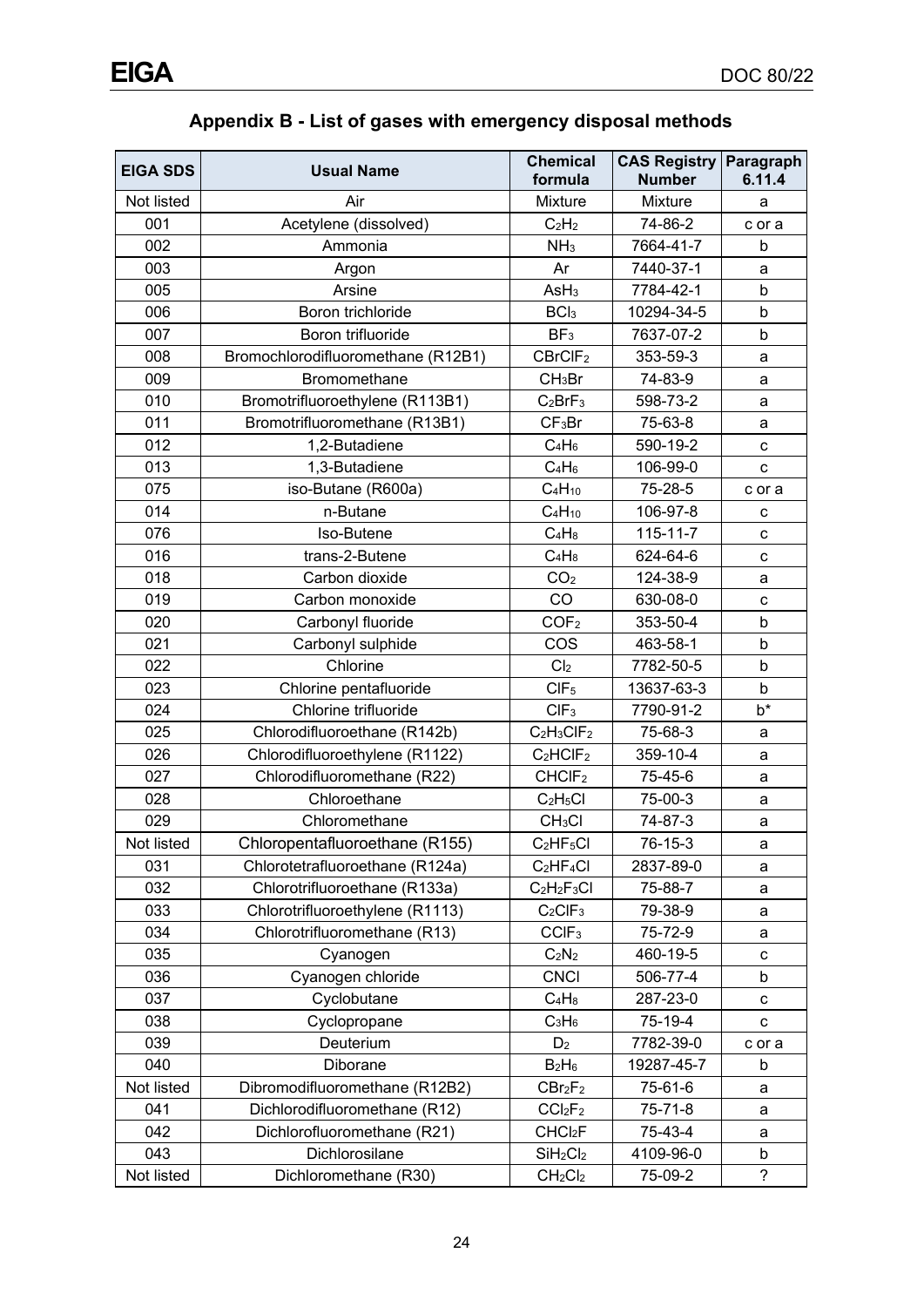| <b>EIGA SDS</b> | <b>Usual Name</b>                            | <b>Chemical</b><br>formula       | <b>CAS Registry</b><br><b>Number</b> | Paragraph<br>6.11.4 |
|-----------------|----------------------------------------------|----------------------------------|--------------------------------------|---------------------|
| 045             | Difluoroethane (R152a)                       | $C_2H_4F_2$                      | 75-37-6                              | a                   |
| 046             | 1,1-Difluoroethylene (R1132a)                | $C_2H_2F_2$                      | 75-38-7                              | a                   |
| 130             | Difluoromethane (R32)                        | CH <sub>2</sub> F <sub>2</sub>   | 75-10-5                              | $\overline{?}$      |
| Not listed      | Digermane                                    | Ge <sub>2</sub> H <sub>6</sub>   | 13818-89-8                           | с                   |
| 048             | Dimethyl ether                               | $C_2H_6O$                        | 115-10-6                             | с                   |
| 047             | Dimethyl amine                               | $C_2H_7N$                        | 124-40-3                             | b                   |
| 087             | 2,2-Dimethyl-propane (Neopentane)            | $C_5H_{12}$                      | 463-82-1                             | c or a              |
| 049             | Dimethylsilane                               | $(CH3)2SiH2$                     | 1111-74-6                            | с                   |
| 050             | <b>Disilane</b>                              | Si <sub>2</sub> H <sub>6</sub>   | 1590-87-0                            | C                   |
| 051             | Ethane                                       | $C_2H_6$                         | 74-84-0                              | C                   |
| 052             | Ethyl acetylene                              | $C_4H_6$                         | 107-00-6                             | c or a              |
| 054             | Ethyl amine                                  | $C_2H_7N$                        | 75-04-7                              | b                   |
| 053             | Ethyl methyl ether                           | $C_3H_8O$                        | 540-67-0                             | c or a              |
| 055             | Ethylene                                     | $C_2H_4$                         | 74-85-1                              | c or a              |
| 056             | Ethylene oxide                               | $C_2H_4O$                        | $75 - 21 - 8$                        | c                   |
| 057             | Fluorine                                     | F <sub>2</sub>                   | 7782-41-4                            | b                   |
| 058             | Fluoroethane                                 | $C_2H5_F$                        | 353-36-6                             | a                   |
| 059             | Fluoromethane                                | CH <sub>3</sub> F                | 593-53-3                             | a                   |
| 060             | Germane                                      | GeH <sub>4</sub>                 | 7782-65-2                            | с                   |
| Not listed      | Germanium tetrachloride                      | GeCl <sub>4</sub>                | 10038-98-9                           | b                   |
| 138             | Germanium tetrafluoride                      | GeF <sub>4</sub>                 | 7783-58-6                            | b                   |
| Not listed      | 1,1,2-Trichloro-1,2,2-trifluoroethane (R113) | $C_2Cl_3F_3$                     | 76-13-1                              | $\overline{?}$      |
| 061             | Helium                                       | He                               | 7440-59-7                            | a                   |
| 062             | 2H-Heptafluoropropane (R227ea)               | $C_3HF_7$                        | 431-89-0                             | а                   |
| 131             | Hexafluoro-1,3-Butadiene                     | $C_4F_6$                         | 685-63-2                             | $\overline{?}$      |
| 063             | Hexafluoroacetone                            | $C_3F_6O$                        | 684-16-2                             | a                   |
| 065             | Hexafluoroisobutene                          | $C_4H_2F_6$                      | 382-10-5                             | a                   |
| 066             | Hexafluoropropene (R1216)                    | $C_3F_6$                         | 116-15-4                             | a                   |
| 067             | Hydrogen                                     | H <sub>2</sub>                   | 1333-74-0                            | c or a              |
| 068             | Hydrogen bromide                             | <b>HBr</b>                       | 10035-10-6                           | b                   |
| 069             | Hydrogen chloride                            | HCI                              | 7647-01-0                            | b                   |
| Not listed      | Hydrogen cyanide                             | <b>HCN</b>                       | 74-90-8                              | b or c              |
| 070             | Hydrogen fluoride                            | HF                               | 7664-39-3                            | b                   |
| 071             | Hydrogen iodide                              | HI                               | 10034-85-2                           | b                   |
| 072             | Hydrogen selenide                            | $H2$ Se                          | 7783-07-5                            | с                   |
| 073             | Hydrogen sulphide                            | H2S                              | 7783-06-4                            | c or b              |
| 074             | Hydrogen telluride                           | $H_2Te$                          | 7783-09-7                            | с                   |
| Not listed      | Iodine pentafluoride                         | IF <sub>5</sub>                  | 7783-66-6                            | ?                   |
| 077             | Krypton                                      | Kr                               | 7439-90-9                            | a                   |
| 078             | Methane                                      | CH <sub>4</sub>                  | 74-82-8                              | c or a              |
| 079             | 3-Methyl 1-butene                            | $C_5H_{10}$                      | 563-45-1                             | c or a              |
| 081             | Methyl acetylene                             | $C_3H_4$                         | 74-99-7                              | c or a              |
| 082             | Methyl amine                                 | CH <sub>5</sub> N                | 74-89-5                              | b                   |
| 083             | Methyl mercaptan                             | CH <sub>4</sub> S                | 74-93-1                              | с                   |
| 084             | Methyl silane                                | CH <sub>3</sub> SiH <sub>3</sub> | 992-94-9                             | С                   |
| 080             | Methyl vinyl ether                           | $C_3H_6O$                        | 107-25-5                             | c or a              |
| Not listed      | Natural gas                                  | Mixture                          | Mixture                              | С                   |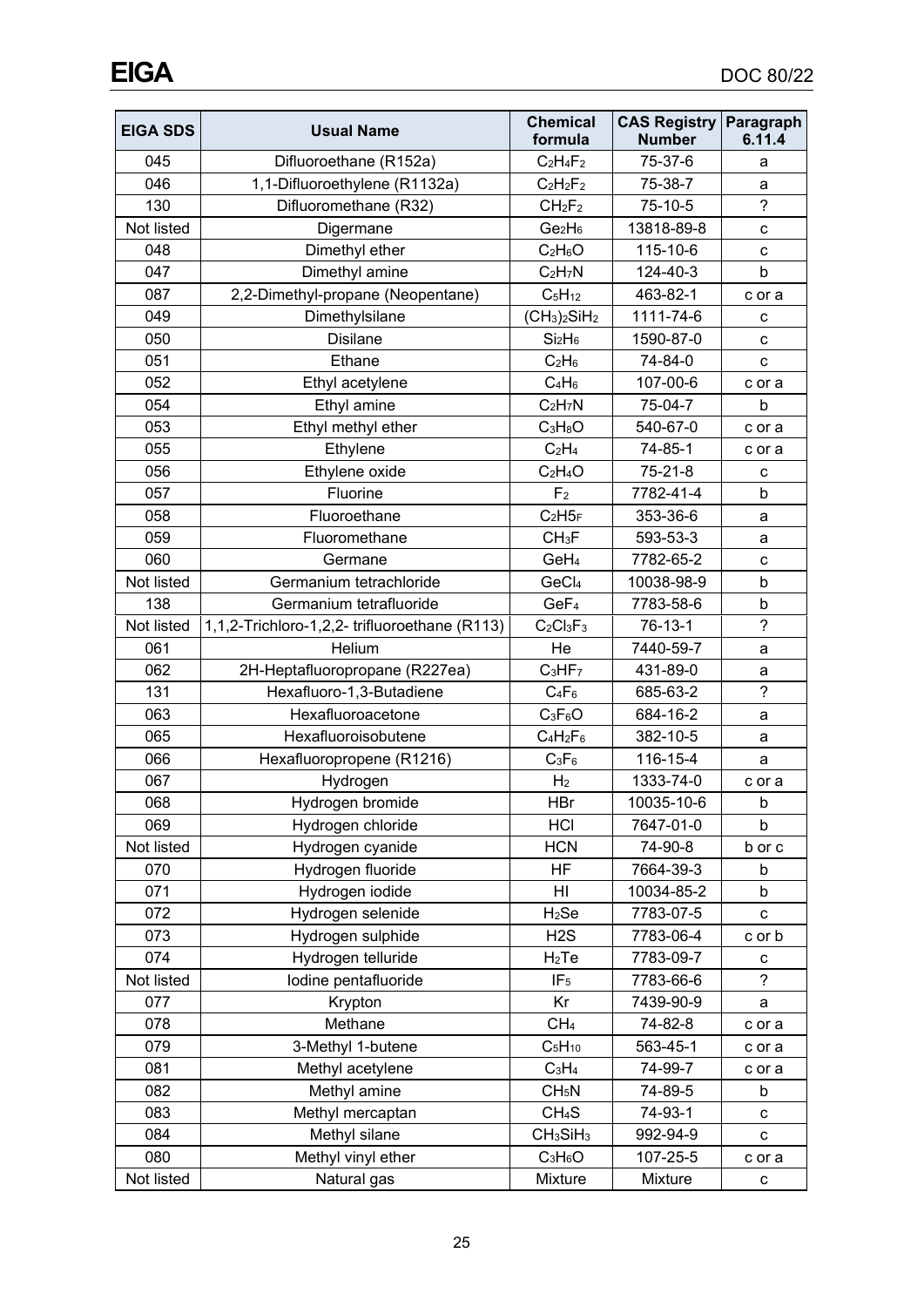| <b>EIGA SDS</b> | <b>Usual Name</b>                       | <b>Chemical</b><br>formula       | <b>CAS Registry</b><br><b>Number</b> | Paragraph<br>6.11.4 |
|-----------------|-----------------------------------------|----------------------------------|--------------------------------------|---------------------|
| 086             | Neon                                    | Ne                               | 7440-01-9                            | a                   |
| 088             | Nitric oxide                            | <b>NO</b>                        | 10102-43-9                           | b or a              |
| 089             | Nitrogen                                | N <sub>2</sub>                   | 7727-37-9                            | а                   |
| 090             | Nitrogen dioxide (Dinitrogen tetroxide) | $NO2 (N2O4)$                     | 10102-44-0                           | b                   |
| 091             | Nitrogen trifluoride                    | NF <sub>3</sub>                  | 7783-54-2                            | a                   |
| Not listed      | Nitrogen trioxide                       | N <sub>2</sub> O <sub>3</sub>    | 10544-73-7                           | b                   |
| 092             | Nitrosyl chloride                       | <b>NOCI</b>                      | 2696-92-6                            | b                   |
| 093             | Nitrous oxide                           | N <sub>2</sub> O                 | 10024-97-2                           | a                   |
| 094             | Octafluorobutene (R1318)                | $C_4F_8$                         | 360-89-4                             | a                   |
| 095             | Octafluorocyclobutane (RC318)           | $C_4F_8$                         | 115-25-3                             | a                   |
| Not listed      | Octafluorocyclopentene                  | $C_5F_8$                         | 559-40-0                             | $\overline{?}$      |
| 096             | Octafluoropropane (R218)                | $C_3F_8$                         | 76-19-7                              | a                   |
| 132             | Octafluorotetrahydrofuran               | $C_4F_8O$                        | 773-14-8                             | $\tilde{?}$         |
| 097             | Oxygen                                  | O <sub>2</sub>                   | 7782-44-7                            | a                   |
| Not listed      | Pentacarbonyl iron                      | $Fe(CO)_{5}$                     | 13463-40-6                           | $\mathbf C$         |
| 137             | Pentafluoroethane                       | C <sub>2</sub> HF <sub>5</sub>   | 354-33-6                             | $\overline{?}$      |
| 099             | Phosgene                                | COCl <sub>2</sub>                | 75-44-5                              | b                   |
| 100             | Phosphine                               | PH <sub>3</sub>                  | 7803-51-2                            | c or b              |
| 101             | Phosphorus pentafluoride                | PF <sub>5</sub>                  | 7647-19-0                            | b                   |
| 102             | Phosphorus trifluoride                  | PF <sub>3</sub>                  | 7783-55-3                            | $\mathsf b$         |
| 103             | 1,2-Propadiene                          | $C_3H_4$                         | 463-49-0                             | C                   |
| 104             | Propane (R290)                          | $C_3H_8$                         | 74-98-6                              | c or a              |
| 105             | Propylene (R1270)                       | $C_3H_6$                         | 115-07-1                             | c or a              |
| Not listed      | Propylene oxide                         | $C_3H_6O$                        | 75-56-9                              | с                   |
| 106             | Selenium hexafluoride                   | SeF <sub>6</sub>                 | 7783-79-1                            | с                   |
| 107             | Silane                                  | SiH <sub>4</sub>                 | 7803-62-5                            | C                   |
| Not listed      | Silicon tetrachloride                   | SiCl <sub>4</sub>                | 10026-04-7                           | b                   |
| 108             | Silicon tetrafluoride                   | SiF <sub>4</sub>                 | 7783-61-1                            | $\mathsf b$         |
| 109             | <b>Stibine</b>                          | SbH <sub>3</sub>                 | 7803-52-3                            | $\mathbf{C}$        |
| 112             | Sulfuryl difluoride                     | F <sub>2</sub> O <sub>2</sub> S  | 2699-79-8                            | $\overline{?}$      |
| 113             | Sulphur dioxide                         | SO <sub>2</sub>                  | 7446-09-5                            | b                   |
| 110             | Sulphur hexafluoride                    | SF <sub>6</sub>                  | 2551-62-4                            | а                   |
| 111             | Sulphur tetrafluoride                   | SF <sub>4</sub>                  | 7783-60-0                            | b                   |
| Not listed      | Tetracarbonyl nickel                    | Ni(CO) <sub>4</sub>              | 13463-39-3                           | $\mathbf C$         |
| Not listed      | Tetrachloromethane                      | CCI <sub>4</sub>                 | 56-23-5                              | $\tilde{?}$         |
| 133             | Tetrafluoroethane (R134a)               | $C_2H_2F_4$                      | 811-97-2                             | а                   |
| 114             | Tetrafluoroethylene (R1114)             | $C_2F_4$                         | 116-14-3                             | a                   |
| Not listed      | Tetrafluorohydrazine                    | $N_2F_4$                         | 10036-47-2                           | $\tilde{?}$         |
| 116             | Tetrafluoromethane (R14)                | CF <sub>4</sub>                  | 75-73-0                              | a                   |
| Not listed      | Trichlorofluoromethane (R11)            | CCI <sub>3</sub> F               | 75-69-4                              | a                   |
| Not listed      | Trichlorosilane                         | SiHCl <sub>3</sub>               | 10025-78-2                           | b                   |
| 118             | Trifluoroethane (R143a)                 | $C_2H_3F_3$                      | 420-46-2                             | а                   |
| 119             | Trifluoromethane (R23)                  | CHF <sub>3</sub>                 | 75-46-7                              | а                   |
| 122             | Trimethylamine                          | $C_3H_9N$                        | 75-50-3                              | b                   |
| 138             | Trimethylboron                          | B(CH <sub>3</sub> ) <sub>3</sub> | 593-90-8                             | b                   |
| 121             | Trimethylsilane                         | $C_3H_{10}Si$                    | 993-07-7                             | с                   |
| 123             | Tungsten hexafluoride                   | $WF_6$                           | 7783-82-6                            | b                   |